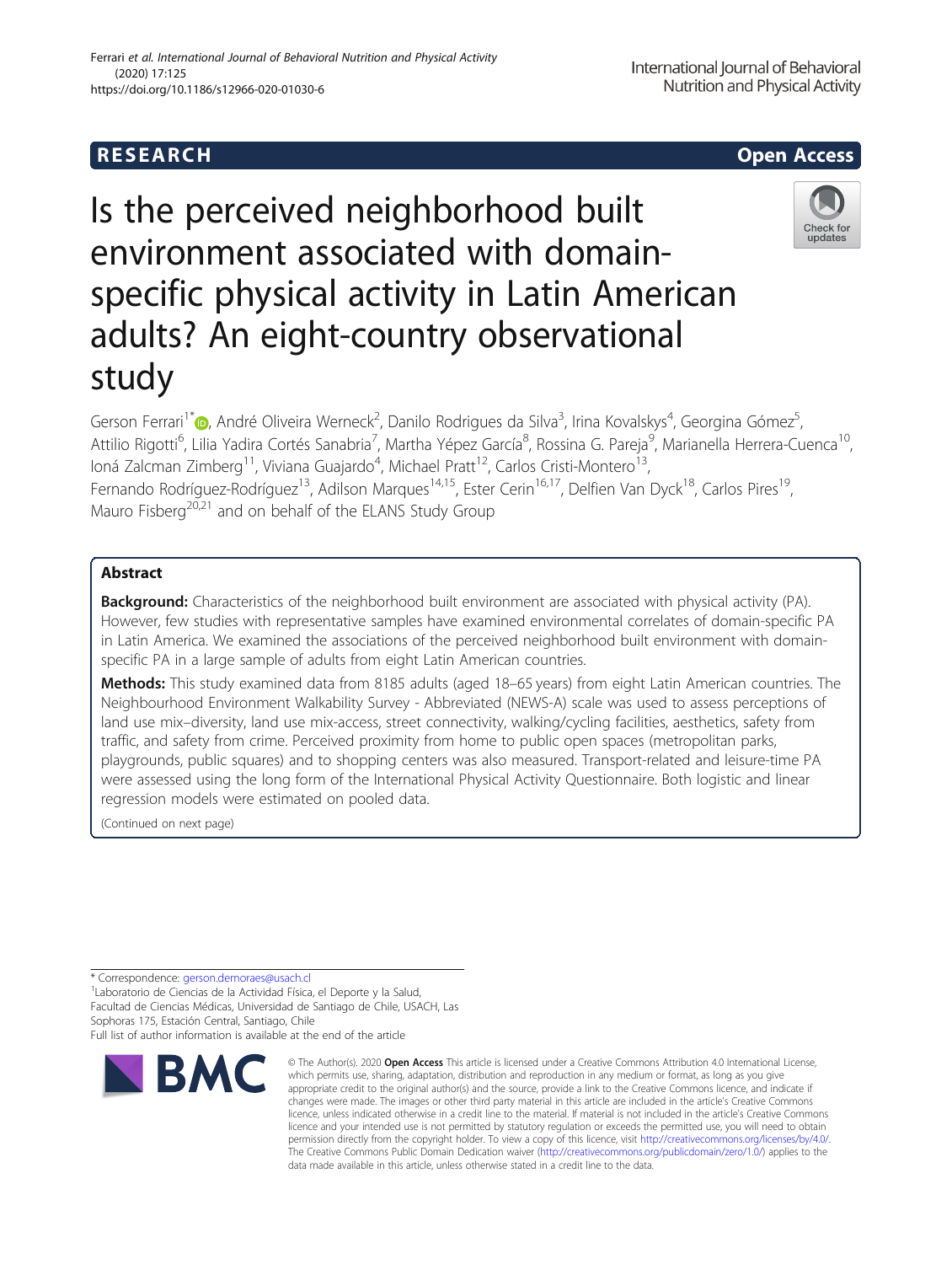## (Continued from previous page)

Results: Perceptions of higher land use mix-access (OR: 1.40; 95% CI: 1.22,1.61), the existence of many alternative routes in the neighbourhood (1.12; 1.04,1.20), slow speed of traffic (1.19; 1.03,1.35) and few drivers exceeding the speed limits (1.09; 1.03,1.15) were associated with greater odds of reporting at least 10 min/week of transportrelated PA. Perceptions of higher levels of land use mix-diversity, better aesthetics and greater safety from crime, the presence of crosswalks and pedestrian signals, and greater proximity of shopping centers were associated with more min/week of transport-related PA. Perceptions of higher land use mix-diversity (1.12; 1.05,1.20), higher land use mix-access (1.27; 1.13,1.43), more walking/cycling facilities (1.18; 1.09,1.28), and better aesthetics (1.10; 1.02,1.18) were associated with greater odds of engaging in at least 10 min/week of leisure-time PA versus none. Perceptions of higher land use mix-diversity were associated with more min/week of leisure PA.

**Conclusions:** Different perceived neighborhood built environment characteristics were associated with domainspecific PA among adults from Latin America countries. Interventions designed to modify perceptions of the neighbourhood built environment might influence initiation or maintenance of domain-specific PA.

Trial registration: ClinicalTrials. Gov [NCT02226627](https://clinicaltrials.gov/ct2/show/NCT02226627). Retrospectively registered on August 27, 2014.

Keywords: Epidemiology, Active transportation, Physical activity, Neighborhood built environment, Latin America

## Introduction

The health benefits of physical activity (PA) are well established. They include a lower prevalence of cardiovascular disease (CVD), cognitive impairment, depression, blood pressure, obesity, breast and colon cancer, stroke, and mortality [[1\]](#page-12-0). To achieve these physical and mental health benefits, adults should perform at least 150 min of moderate-to-vigorous PA or at least 75 min of vigorous PA intensity throughout the week [\[1](#page-12-0)]. In Latin America, only 39.1% of adults meet the PA guidelines [[2](#page-12-0)].

In recent years, Latin America has undergone an accelerated urbanization process, with significant demographic, epidemiological, and socioeconomic changes. These changes resulted in improvements in general health and education indicators but also in a decrease in PA [[3\]](#page-12-0). Eight out of ten individuals in Latin American countries live in cities, making it the most urbanized region in the world [[4\]](#page-12-0). Latin American cities are characterized by high population density, disorganized and heavy traffic, air and noise pollution, rising crime rates, high-income inequality, high levels of poverty, and population aging, all of which might inhibit PA [[5](#page-12-0), [6](#page-12-0)].

Studies on the associations between neighborhood built environment factors and PA has increased in recent years. Neighborhood aspects such as destination accessibility, street connectivity, recreational facilities, and public transport have been linked to PA among adults [\[7](#page-12-0)]. These studies suggest that neighborhood environmental correlates of PA depend on the PA domain. For example, factors such as street connectivity, land use and distance to local destination have been found to be associated with both transport and leisure-time PA, but other factors, such as proximity to parks and safety from crime tend to show stronger associations with leisuretime PA [[8](#page-12-0)–[10](#page-12-0)]. Nonetheless, most previous research

was conducted in the USA, Europe, or Australia [[11](#page-12-0)– [16\]](#page-12-0). Considering the distinct features of Latin American cities, it is not possible to directly translate findings from other countries (e.g., the USA or European countries) to this region. More specificly examining how characteristics of the built environment are associated with PA in eight Latin American countries may provide useful insights for guiding public policies and strategies for PA promotion in this region. There are relatively few studies about these factors among cities in Latin America [[17](#page-12-0)– [19\]](#page-12-0). Only one of these existing Latin American studies used a representative sample of the urban population [[19\]](#page-12-0). Salvo et al. found that walkability (an index incorporating residential density, retail area-to-land ratio, connectivity) was inversely related to total weekly minutes of moderate-to-vigorous PA and the number of transit routes in a 500-m buffer around participants' homes was inversely related to total weekly minutes of moderate-tovigorous PA among adults in Cuernavaca, Mexico [\[19](#page-12-0)]. The purpose of the present study was to examine the associations of perceived neighborhood built environment with domain-specific PA in representative samples of adults from eight Latin America countries by country and overall adjusted for sociodemographic variables.

## Methods

## Latin American study of nutrition and health

The Latin American Study of Nutrition and Health (Estudio Latinoamericano de Nutrición y Salud; ELANS) is an eight-country (Argentina, Brazil, Chile, Colombia, Costa Rica, Ecuador, Peru, and Venezuela), observational epidemiological study using a common design and comparable methods across countries. The study uses a large representative sample (15–65 years old) from these eight countries and focuses on urban populations [[20\]](#page-12-0). Data collection dates ranged from September 2014 to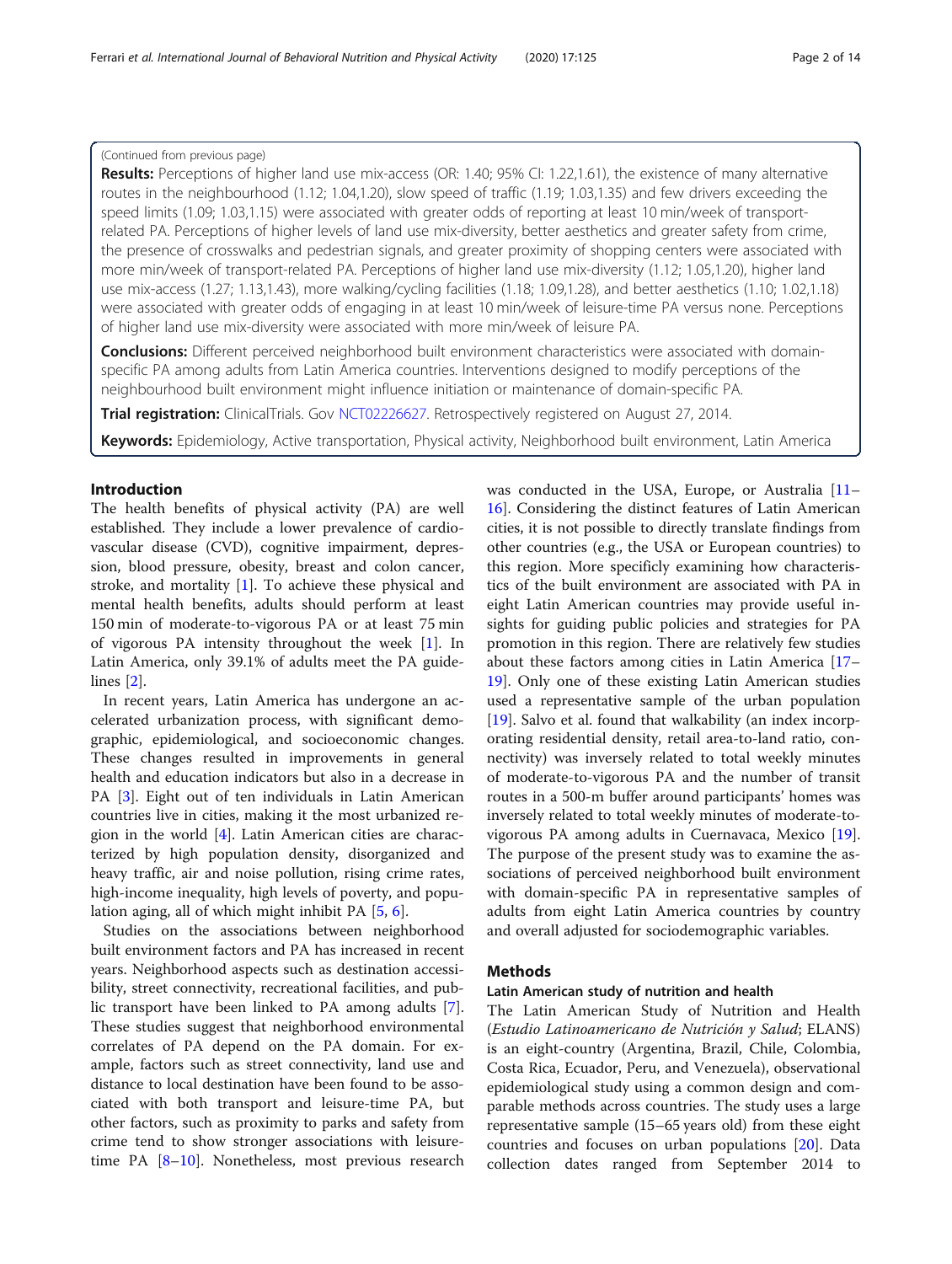February 2015. The overarching ELANS protocol was approved by the Western Institutional Review Board (#20140605) and although the study is not a clinical trial, the protocol is registered at [ClinicalTrials.gov](http://clinicaltrials.gov) (#NCT02226627) in order to increase the transparency of the methods and results and avoid criticism about publication bias. Ethical approval was obtained from each local institutional review boards and participants` informed consent/assent was obtained.

The entire ELANS study consisted of 9218 (4409 men) participants who were chosen using a random complex, multistage sampling frame with a random selection of Primary Sampling Units (PSUs) and Secondary Sampling Units (SSUs). The participants were recruited from PSUs areas (e.g., counties, municipalities, neighborhoods, residential areas) within each selected city in each country. An "n" size proportional to population weight was used for the selection of PSUs. In this case, a simple random sampling of "n" with replacement was performed to adhere to the principle of statistical independence of the selection of the areas included in the PSU sample. For these random selections, the probability proportional to size method was applied. Thus, within each of the areas included in the PSU distribution, a representative sample of SSUs was randomly designated using the probability proportional to size method.

For the selection of households, we implemented a four-step, systematic randomization procedure by establishing a selection interval (k): a) the total urban population was used to proportionally describe the main regions and to select cities representing each region; b) the sampling points (survey tracts) of each city were randomly designated, and c) clusters of households were selected from each sampling unit; d) the designated respondent within each household was selected using the birthday method. Details about participant sampling and recruitment strategies have been published elsewhere [\[20](#page-12-0), [21](#page-12-0)].

In each country, stratified recruitment of individuals was done across sex, age group (15–19.9, 20–34.9, 35– 49.9, and 50–65 years), and socioeconomic level (low, medium, high). Socioeconomic levels were weighted according to the national indices of each country. The number of individuals required per socioeconomic level has been addressed in more detail elsewhere [\[20](#page-12-0)]. In total, 92 cities participated in this study (7 to 23 cities in each country) [\[22\]](#page-12-0). The required sample size was calculated using a power analysis with a 95% confidence level, a maximum error of 3.5%, and a survey design effect of 1.75, resulting in a required sample size of 9090.

For household selection within cities, the systematic randomization method was used. The exclusion criteria adopted were: a) pregnant and lactating women; b) persons with physical or mental disabilities; c) unsigned consent form; d) individuals living in non-family residential environments; and e) individuals who could not read. More information on the ELANS study is provided in Fisberg et al. [[20\]](#page-12-0)

The perceived neighborhood built environment and PA protocol used in ELANS includes self-reported data collected by questionnaires. In this study, the questionnaires (perceived neighborhood built environment and PA) were interviewer-administered during the home visit, and 8185 (18–65 years old) participants had complete data. We excluded adolescents (15 to 17 years old) from the analyses because the ELANS study did not include adolescents of all ages. Also, adolescents may have restricted independent mobility [\[23\]](#page-12-0) that may yield different environment-PA associations than those observed in adults. In addition, PA guidelines for adolescents differ from those for adults [[24\]](#page-12-0).

## Perceived neighborhood built environment

To assess perceptions of the neighborhood built environment characteristics, the Neighborhood Environment Walkability Scale - Abbreviated (NEWS-A) [[25\]](#page-12-0) previously translated into Spanish and adapted for use in Latin America [\[14](#page-12-0), [26](#page-12-0)]. Apart from translating the NEWS-A from English into the local language of the participating countries, scale adaptation also encompassed the addition of two items to the safety from crime subscale, an item measuring the proximity of shopping centers and three items gauging the proximity to three types of public open space (metropolitan parks, playgrounds and public squares) as shown in Table [1.](#page-3-0) The reliability and validity of NEWS-A have been evaluated in several countries with all included scales having test-retest reliability intraclass correlations  $> 0.50$  [[27,](#page-12-0) [28](#page-12-0)].

The following characteristics were assessed: land use mix–diversity, land use mix-access, street connectivity, walking/cycling facilities, aesthetics, safety from traffic, and safety from crime. The land use mix-diversity scale is assessed by the perceived walking proximity from home to 23 different types of destinations, with responses ranging from 1 to 5-min walking distance (coded as 5, indicative of high walkability) to > 30-min walking distance (coded as 1, indicative of low walkability). The remaining six scales are average ratings of items answered on a four-point Likert scale  $(1 =$  strongly disagree to  $4 =$  strongly agree). Scales were scored in a direction consistent with higher walkability and safety, with individual items reversed when necessary. The scales 'street connectivity' and 'safety from traffic' from NEWS-A were not included in the results due to low internal consistency. Instead, the individual items were analysed separately (Table [1](#page-3-0)).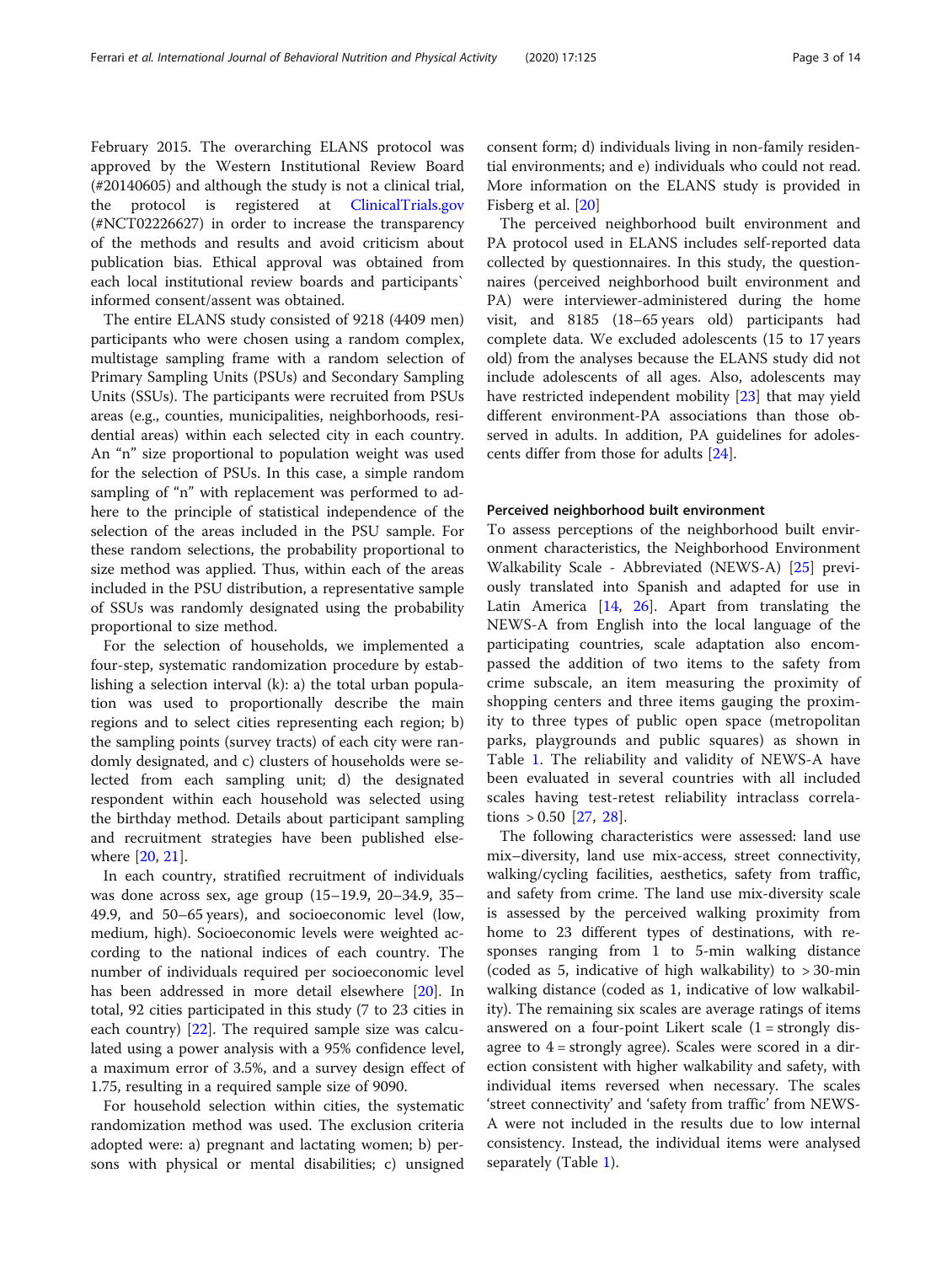## <span id="page-3-0"></span>Table 1 Summary of environmental scales, items and Cronbach's alpha

| Scale                                                                                            | Items                                                                                                                                                                                                                                                                                                                                                                                                                                                                                                                                                                                                                         | Response<br>Category                                                                             | Cronbach's<br>alpha |
|--------------------------------------------------------------------------------------------------|-------------------------------------------------------------------------------------------------------------------------------------------------------------------------------------------------------------------------------------------------------------------------------------------------------------------------------------------------------------------------------------------------------------------------------------------------------------------------------------------------------------------------------------------------------------------------------------------------------------------------------|--------------------------------------------------------------------------------------------------|---------------------|
| Land use mix-diversity<br>(mean of 23 items - the higher<br>the score, the higher the diversity) | About how long would it take to<br>get from your home to the nearest<br>businesses or facilities listed below<br>if you walked to them?<br>Items: convenience/small grocery<br>store, supermarket, blacksmith, fruit/<br>vegetable market, laundry/dry cleaners,<br>clothing store, post office, library,<br>university/school, other educational<br>centers, book store, fast food restaurant<br>or street food, bakery/coffee shop,<br>bank, non-fast food restaurant, video<br>store, pharmacy/drug store, salon/<br>barber shop, your job or school, public<br>transport stop, park or square, gym or<br>fitness facility | 5-point scale: 5 min (5), 6-10 min<br>(4), 11-20 min (3), 20-30 min (2),<br>$30+ min(1)$         | 0.934               |
| Land use mix-access<br>(mean of 5 items)                                                         | Stores are within easy walking distance<br>of my home.<br>It is easy to walk to a transit stop (bus,<br>train) from my home.<br>There are many places to go within<br>easy walking distance of my home.<br>The streets in my neighborhood are<br>hilly, making my neighborhood<br>difficult to walk in (reversed).<br>There are major barriers to walking<br>in my local area that make it hard<br>to get from place to place (for<br>example, freeways, railway lines,<br>rivers) (reversed).                                                                                                                                | 4-point scale: strongly disagree<br>$(1)$ , disagree $(2)$ , agree $(3)$ ,<br>strongly agree (4) | 0.697               |
| Street connectivity<br>(mean of 3 items)                                                         | The streets in my neighborhood do<br>not have many cul-de-sacs (dead-<br>end streets).<br>The distance between intersections in<br>my neighborhood is usually short<br>(100 yards or less; the length of a<br>football field or less).<br>There are many alternative routes for<br>getting from place to place in my<br>neighborhood. (I don't have to go<br>the same way every time).                                                                                                                                                                                                                                        | 4-point scale: strongly disagree<br>$(1)$ , disagree $(2)$ , agree $(3)$ ,<br>strongly agree (4) | 0.432               |
| Walking/cycling facilities<br>(mean of 3 items)                                                  | There are sidewalks on most of the<br>streets in my neighborhood.<br>Sidewalks are separated from the<br>road/traffic in my neighborhood<br>by parked cars.<br>There is a grass/dirt strip that<br>separates the streets from the<br>sidewalks in my neighborhood.                                                                                                                                                                                                                                                                                                                                                            | 4-point scale: strongly disagree<br>$(1)$ , disagree $(2)$ , agree $(3)$ ,<br>strongly agree (4) | 0.624               |
| Aesthetics<br>(mean of 4 items)                                                                  | There are trees along the streets in<br>my neighborhood.<br>There are many interesting things<br>to look at while walking in my<br>neighborhood.<br>There are many attractive natural<br>sights in my neighborhood (such as<br>landscaping, views).<br>There are attractive buildings/<br>homes in my neighborhood.                                                                                                                                                                                                                                                                                                           | 4-point scale: strongly disagree<br>$(1)$ , disagree $(2)$ , agree $(3)$ ,<br>strongly agree (4) | 0.813               |
| Safety from traffic<br>(mean of 4 items)                                                         | There is so much traffic along nearby<br>streets that it makes it difficult or<br>unpleasant to walk in my neighborhood<br>(reversed).<br>The speed of traffic on most nearby                                                                                                                                                                                                                                                                                                                                                                                                                                                 | 4-point scale: strongly disagree<br>$(1)$ , disagree $(2)$ , agree $(3)$ ,<br>strongly agree (4) | 0.192               |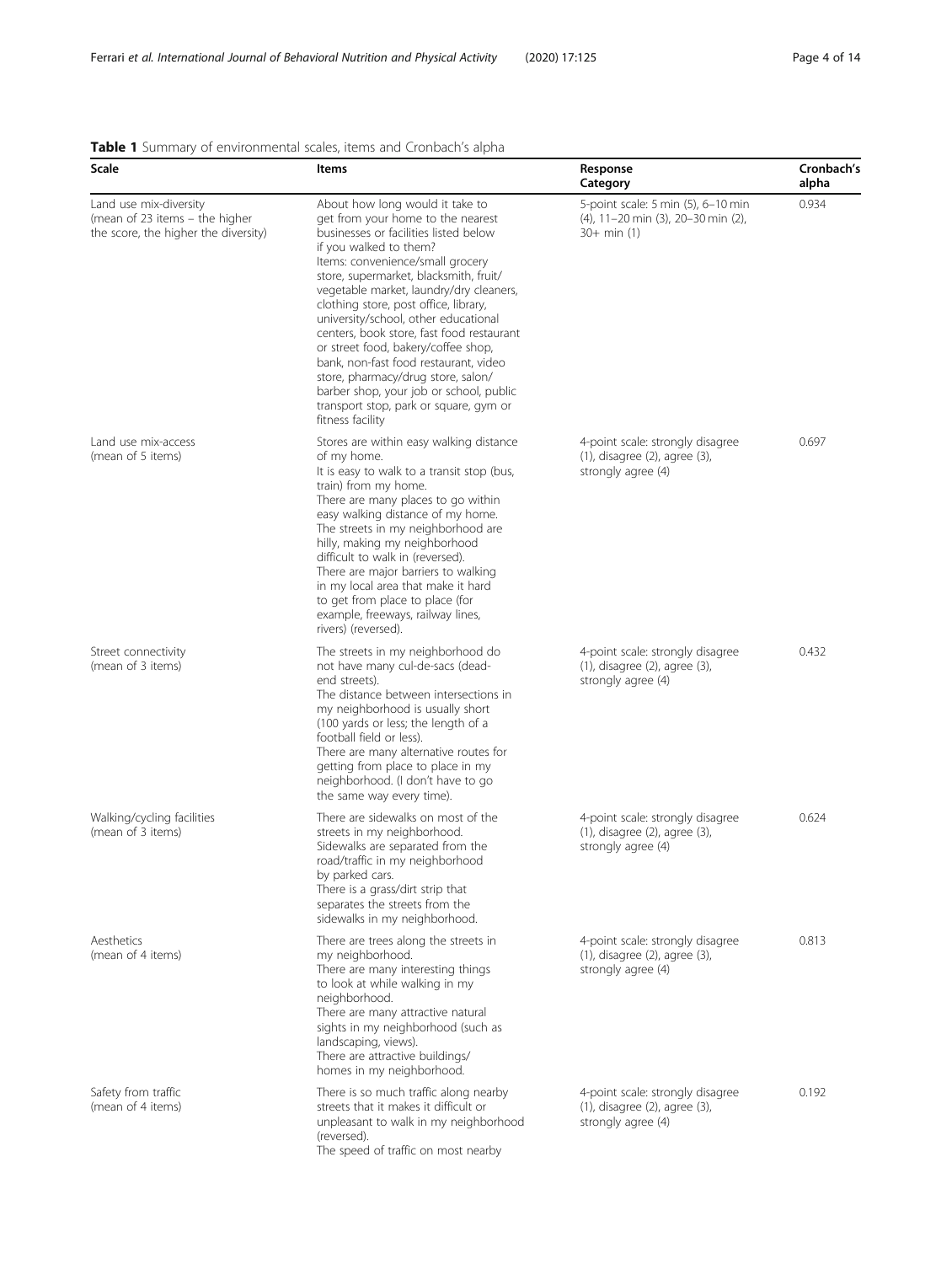| Scale                                                             | <b>Items</b>                                                                                                                                                                                                                                                                                                                                                                                                                                                                                                                                                                                                                                                                                                              | Response<br>Category                                                                              | Cronbach's<br>alpha |
|-------------------------------------------------------------------|---------------------------------------------------------------------------------------------------------------------------------------------------------------------------------------------------------------------------------------------------------------------------------------------------------------------------------------------------------------------------------------------------------------------------------------------------------------------------------------------------------------------------------------------------------------------------------------------------------------------------------------------------------------------------------------------------------------------------|---------------------------------------------------------------------------------------------------|---------------------|
|                                                                   | streets is usually slow (50 km/h or less)<br>Most drivers exceed the posted speed<br>limits while driving in my neighborhood<br>(reversed)<br>There are crosswalks and<br>pedestrian signals to help<br>walkers cross busy streets in<br>my neighborhood.                                                                                                                                                                                                                                                                                                                                                                                                                                                                 |                                                                                                   |                     |
| Safety from crime<br>(mean of 7 items)                            | My neighborhood streets are<br>well lit at night.<br>Walkers and bikers on the streets in<br>my neighborhood can be easily seen<br>by people in their homes.<br>There is a high crime rate in my<br>neighborhood (reversed).<br>The crime rate in my<br>neighborhood makes it unsafe<br>to go on walks during the day<br>(reversed).<br>The crime rate in my neighborhood<br>makes it unsafe to go on walks at<br>night (reversed).<br>The parks, public squares, green<br>areas and recreation areas in my<br>neighborhood are unsafe during<br>the day (reversed). <sup>a</sup><br>The parks, public squares, green<br>areas and recreation areas in my<br>neighborhood are unsafe at night<br>(reversed). <sup>a</sup> | 4-point scale: strongly disagree<br>$(1)$ , disagree $(2)$ , agree $(3)$ ,<br>strongly agree (4)  | 0.806               |
| Proximity of public open spaces <sup>a</sup><br>(mean of 3 items) | How long, approximately, does it take<br>you to walk from your home to the<br>following types of public open spaces:<br>metropolitan parks (large, with many<br>green areas), playgrounds, public squares.                                                                                                                                                                                                                                                                                                                                                                                                                                                                                                                | 5-point scale: 5 min (1), 6-10 min<br>$(2)$ , 11-20 min $(3)$ , 20-30 min $(4)$ ,<br>$30+ min(5)$ | 0.695               |
| Proximity of shopping centers <sup>a</sup><br>$(1$ item)          | How long, approximately, does it<br>take you to walk from your home<br>to shopping centers?                                                                                                                                                                                                                                                                                                                                                                                                                                                                                                                                                                                                                               | 5-point scale: 5 min (1), 6-10 min<br>(2), 11-20 min (3), 20-30 min (4),<br>$30+ min(5)$          |                     |

### Table 1 Summary of environmental scales, items and Cronbach's alpha (Continued)

<sup>a</sup>items not in the NEWS-A scale

The "street connectivity" and "safety from traffic" items were analyzed individually due to low internal consistency

## Physical activity assessment

Participants reported their PA levels by completing the long-form of the last 7 days, interview version of the International Physical Activity Questionnaire (IPAQ) in Spanish [[29\]](#page-12-0). We adapted the IPAQ by using only the questions that covered the active transport-related and leisure-time domains [[22\]](#page-12-0). The long-form IPAQ (last 7 days) has been validated internationally using CSA accelerometer (model 7164) to assess total PA in a variety of contexts (occupational, transport, household, leisure) and at different intensities (moderate, vigorous, walking, cycling) in individuals aged 18–65 years from 12 countries with Spearman's correlation coefficients ranging from 0.46 to 0.96 [[29](#page-12-0)].

The participants were instructed to report the frequency and duration (bouts of  $> 10$  min) of PA in the domains of active transport and leisure. Specifically, the following questions were asked: a) "During the last 7 days, did you

walk or use a bicycle (pedal cycle) for at least 10 minutes continuously to get to and from places?" (Yes, No); b) "During the last 7 days, on how many days did you walk or ride a bicycle for at least 10 minutes at a time to go from place to place?"; c) "How much time did you usually spend on one of those days to bicycle or walk from place to place?" These questions were asked separately for walking and cycling. Concerning leisure PA, the following questions were asked: a) "During the last 7 days, did you walk, or do any moderate or vigorous PA for at least 10 minutes continuously?" (Yes, No); b) "During the last 7 days, on how many days did you walk, or do moderate or vigorous PA for at least 10 minutes at a time in your leisure time?"; c) "How much time do you spend walking or doing moderate-to-vigorou PA in your leisure time?" Questions were asked separately for walking, moderate-intensity, and vigorous-intensity activities. Details on the assessment of PA by IPAQ have been published elsewhere [[22](#page-12-0)].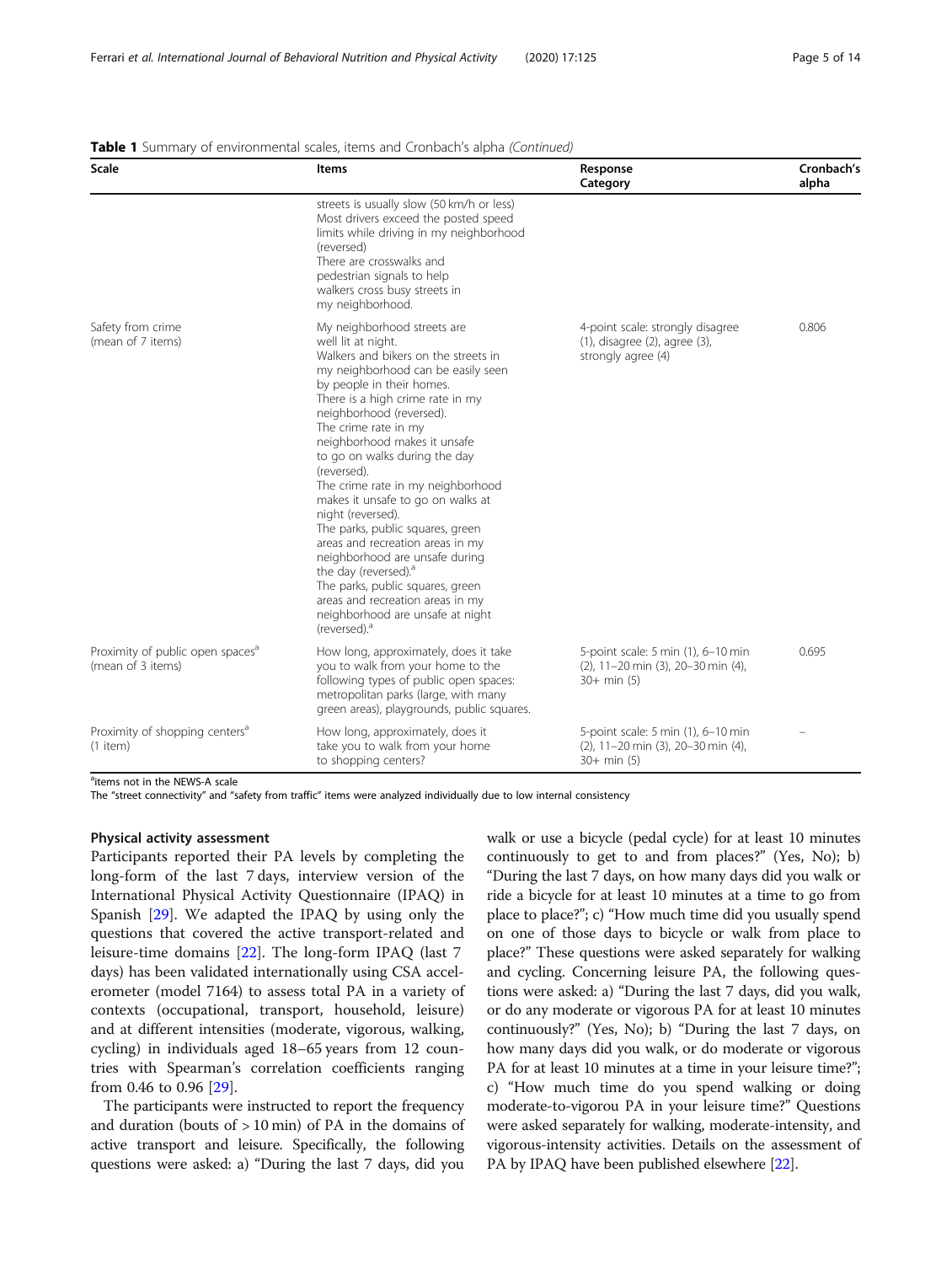IPAQ PA data are reported as min/week of walking, moderate and vigorous PA during leisure-time, and min/ week of walking and cycling for transport-related purposes. Time (min/week) spent in each of the PA domains (i.e., transport-related and leisure-time) was calculated and used in analysis. In this study, we used transport-related PA (walking + bicycle) and leisuretime PA (walking + moderate + vigorous) separately.

An international comparison showed that IPAQ had comparable reliability and validity to other self-report PA assessment methods [[29\]](#page-12-0). There is evidence for an acceptable degree of reliability and validity of the transport-related and leisure-time PA items of the IPAQ. For these items, intraclass correlation coefficients ranging from 0.42 to 0.75 have been reported [[30,](#page-12-0) [31\]](#page-12-0). Also, moderate correlations (0.50–0.63) were found between diary measures of transport-related and leisure-time PA and the corresponding IPAQ items. In our study, the intraclass correlation coefficients of self-reported total weekly minutes of walking, transport-related, and leisure-time PA with accelerometry-estimated weekly minutes of moderate-intensity PA were between 0.24 and 0.35 (unpublished data).

## Statistical analysis

Statistical analyses were carried out with the software SPSS v.26. Means, standard deviations (SD), median (interquartile range: IQR), and percentages were computed, as appropriate, to describe the variables. Weighting was done according to sociodemographic characteristics, sex, socioeconomic level, and country [[20](#page-12-0)].

Cronbach's alpha was used to assess the internal consistency of the neighborhood environment characteristics' scales. Because the PA variables were positively skewed and had a large number of zeros, two different multilevel regression models, with the country as the second level, were used to estimate the associations of neighborhood characteristics with PA (transport-related and leisure-time): a logistic regression model (odds ratio: OR; confidence interval 95%: 95%CI) with a binary dependent variable (0 = "<10 minutes of PA/week", 1 = "≥10 minutes of PA/week") followed by a linear model with the min/week of PA as the dependent variable. The linear regression model ( $\beta$ ; 95%CI) was estimated using data from the respondents who reported ≥10 min of PA per week. Due to the non-normality of data, the minutes of PA were log-transformed for the linear models and the unstandardized coefficient values were backtransformed into min/week aiming to increase the clinical utility of the findings. Both models were adjusted for sex, age, socioeconomic level, and country. We present the overall (i.e., pooled) and country-specific results (Additional file [1](#page-11-0): Table S1-S4). A significance level of 5% was adopted.

## Results

## Descriptive data

The total number of participants included in the ELANS study was 9218 (52.2% women) (aged 15.0–65.0 years). Overall, the final response rate was 88.8%. The final sample with all complete data consisted of 8185 participants. The characteristics of the participantes are presented in Table [2](#page-6-0). Overall, 53% of the sample consisted of females and the mean age was 37.4 (SD: 13.3) years. Mean transport-related and leisure-time PA were 153.9 (SD: 216.7) and 162.2 (SD: 272.7) min/week, respectively. Average transport-related PA ranged between 105.0 min/week (SD: 179.5) (Venezuela) and 214.3 min/week (SD: 259.1) (Costa Rica), while leisure-time PA ranged between 98.5 min/week (SD: 235.3) (Venezuela) and 315.5 min/week (SD: 321.6) (Ecuador).

Table [3](#page-7-0) shows the overall and country-specific descriptive statistics for the perceived environmental attributes. Land use mix-diversity (5-points scale from 1 to 5) was the highest in Colombia (mean: 3.1; SD: 0.7), Argentina (mean: 3.0; SD: 0.8) and Ecuador (mean: 3.0; SD: 0.6), and the lowest in Venezuela (mean: 2.4; SD: 0.8). The overall mean score was 2.8 (SD: 0.8).

The overall mean scores (4-points scales from 1 to 4) of land use mix-access (mean: 3.0; SD: 0.4) and walking/cycling facilities (mean: 2.8; SD: 0.6), suggested relatively high perceived land use mix-access and lack of facilities for walking or cycling. The country-specific means were similar to the overall means for both scales (differences  $\leq 0.2$ ), except for the walking/cycling facilities score in Chile, where the mean score was the lowest (mean: 3.2: SD: 0.6). The overall scores of aesthetics (mean: 2.6; SD: 0.7) and safety from crime (mean: 2.5; SD: 0.6) were close to the center of the scales (4-points scales from 1 to 4). Perceived safety from crime was the lowest in Venezuela (mean: 2.2; SD: 0.6) and the highest in Chile (mean: 2.8; SD: 0.6). Chile was also the country with the highest aesthetics mean score (mean: 2.9; SD: 0.8) (Table [3](#page-7-0)).

The overall mean scores of proximity of public open spaces (mean: 2.7; SD: 1.1) and of shopping centers (mean: 2.0; SD: 1.3) (5-points scales from 1 to 5) indicated greater perceived proximity of public open spaces than to shopping centers. The differences between the two scores were particularly large in Chile (mean: 3.4; SD: 0.8 – proximity of public open spaces; mean: 2.0; SD: 1.1 – proximity of shopping centers) and small in Argentina (mean: 3.0; SD: 1.0 – proximity of public open spaces; mean: 2.9; SD: 1.5 – proximity of shopping centers). The mean scores of the items of street connectivity and safety from traffic were similar across all countries (differences ≤0.2) (Table [3\)](#page-7-0).

## Associations of environmental perceptions with transport-related PA

Pooled estimated associations of perceived neighborhood built environment subscales with transport-related PA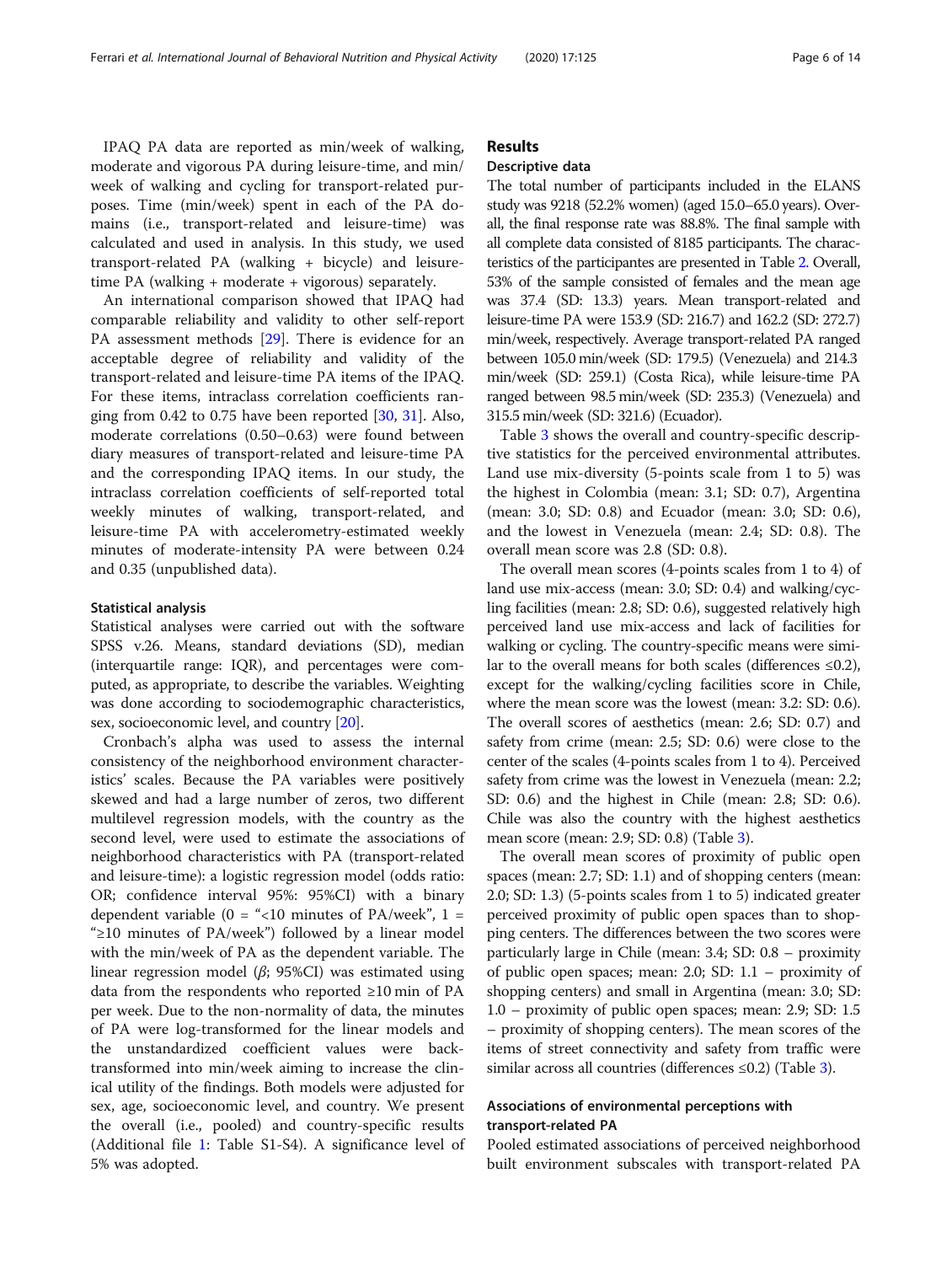|                              | Table 2 Demographic characteristics and physical activity (PA) of participants |                |                |                   |                   |                    |                   |                   |                   |
|------------------------------|--------------------------------------------------------------------------------|----------------|----------------|-------------------|-------------------|--------------------|-------------------|-------------------|-------------------|
| Variables                    | Overall                                                                        | Argentina      | Brazil         | Chile             | Colombia          | Costa Rica         | Ecuador           | Peru              | Venezuela         |
| Sample size (n)              | 8185                                                                           | 1137           | 1803           | 770               | 1105              | 710                | 668               | 979               | 1013              |
| Sociodemographic             |                                                                                |                |                |                   |                   |                    |                   |                   |                   |
| Age, mean (SD)               | 37.4(13.3)                                                                     | 38.4 (13.2)    | 37.9 (13.1)    | 38.0 (13.4)       | 38.3 (13.9)       | 37.0 (13.2)        | 35.9 (13.4)       | 35.9 (12.9)       | 36.5 (13.2)       |
| Sex (%)                      |                                                                                |                |                |                   |                   |                    |                   |                   |                   |
| Men                          | 47.0                                                                           | 43.6           | 46.3           | 47.3              | 48.2              | 48.9               | 49.0              | 46.3              | 48.4              |
| Women                        | 53.0                                                                           | 564            | 53.7           | 52.7              | 51.8              | 51.1               | 51.0              | 53.7              | 51.6              |
| Socioeconomic level (%)      |                                                                                |                |                |                   |                   |                    |                   |                   |                   |
| Low                          | 52.0                                                                           | 47.4           | 46.2           | 46.0              | 63.0              | 33.0               | 51.2              | 47.6              | 77.9              |
| Medium                       | 38.4                                                                           | 47.2           | 45.2           | 44.7              | 31.6              | 53.2               | 35.9              | 31.7              | 172               |
| High                         | 9.6                                                                            | 54             | 8.6            | 94                | 54                | 13.8               | 12.9              | 20.7              | 4.9               |
| Transportation PA (min/week) |                                                                                |                |                |                   |                   |                    |                   |                   |                   |
| Mean (SD)                    | 153.9 (216.7)                                                                  | 165.3 (237.5)  | 141.5 (205.1)  | 157.3 (221.8)     | 172.9 (235.2)     | 214.3 (259.1)      | 126.5 (157.9)     | 165.4 (207.9)     | 105.0 (179.5)     |
| Median (IQR)                 | 75.0 (15.0-180)                                                                | 70.0 (0-210.0) | 70.0 (0-175.0) | 75.0 (20.0-180.0) | 90.0 (30.0-210.0) | 120.0 (40.0-280.0) | 90.0 (40.0-140.0) | 1000 (40.0-210.0) | 45.0(0-120.0)     |
| Leisure PA (min/week)        |                                                                                |                |                |                   |                   |                    |                   |                   |                   |
| Mean (SD)                    | 162.2 (272.7)                                                                  | 146.0 (253.1)  | 125.4 (252.6)  | 191.9 (291.7)     | 169.4 (272.9)     | 162.9 (269.8)      | 315.5 (321.6)     | 178.3 (273.2)     | 98.5 (235.3)      |
| Median (IQR)                 | $10.0 (0 - 20.0)$                                                              | 5.0 (0-10.0)   | $5.0(0-10.0)$  | 27.5 (10.0-120.0) | 20.0 (0-220.0)    | $10.0 (0 - 10.0)$  | 20.0 (5.0-200.0)  | 40.0 (0-210.0)    | $10.0 (0 - 10.0)$ |
|                              | PA physical activity, SD standard deviation, IQR interquartile range           |                |                |                   |                   |                    |                   |                   |                   |

<span id="page-6-0"></span>

| Ferrari et al. International Journal of Behavioral Nutrition and Physical Activity | (2020) 17:125 | Page 7 of 14 |
|------------------------------------------------------------------------------------|---------------|--------------|
|                                                                                    |               |              |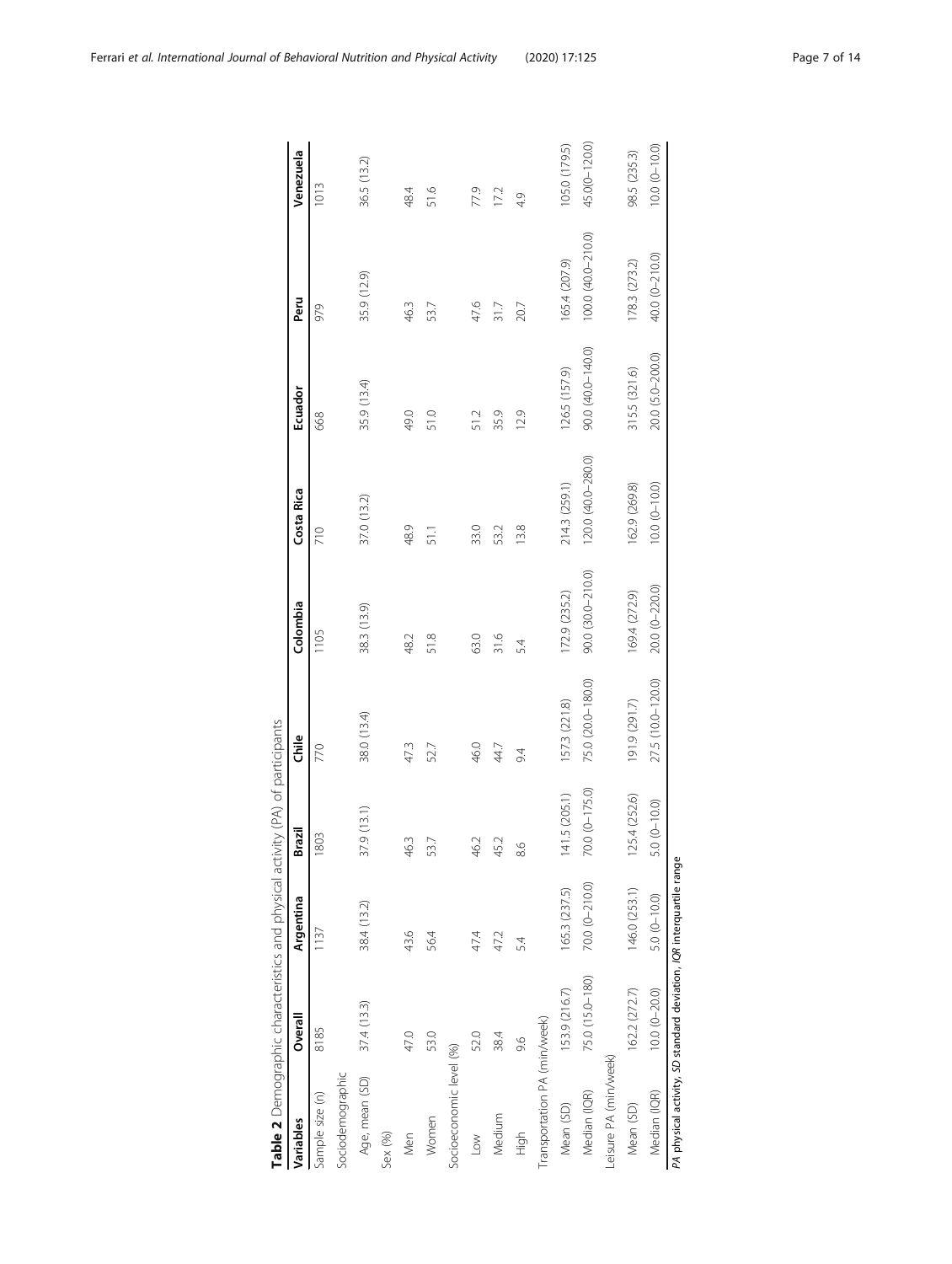## <span id="page-7-0"></span>Table 3 Overall and country-specific perceived-environment scores

|                                                                                                                                              | Overall  | Argentina | <b>Brazil</b> | Chile                 | Colombia | <b>Costa Rica</b> | Ecuador  | Peru     | Venezuela |
|----------------------------------------------------------------------------------------------------------------------------------------------|----------|-----------|---------------|-----------------------|----------|-------------------|----------|----------|-----------|
| Sample size                                                                                                                                  | 8185     | 1137      | 1803          | 770                   | 1105     | 710               | 668      | 979      | 1013      |
| Land use mix-diversity (score 1-5)                                                                                                           | 2.8(0.8) | 3.0(0.8)  | 2.6(0.8)      | 2.6(0.6)              | 3.1(0.7) | 2.8(0.8)          | 3.0(0.6) | 2.7(0.7) | 2.4(0.8)  |
| Land use mix-access (score 1-4)                                                                                                              | 3.0(0.4) | 3.2(0.4)  | 3.0(0.4)      | 3.2(0.4)              | 2.9(0.4) | 3.2(0.4)          | 2.9(0.4) | 3.0(0.4) | 3.0(0.4)  |
| Walking/cycling facilities (score 1-4)                                                                                                       | 2.8(0.6) | 2.9(0.5)  | 2.7(0.6)      | 3.2(0.6)              | 2.7(0.5) | 2.8(0.8)          | 2.6(0.4) | 2.6(0.7) | 2.8(0.6)  |
| Aesthetics (score 1-4)                                                                                                                       | 2.6(0.7) | 2.6(0.7)  | 2.5(0.7)      | 2.9(0.8)              | 2.6(0.6) | 2.6(0.7)          | 2.4(0.6) | 2.3(0.7) | 2.6(0.7)  |
| Safety from crime (score 1-4)                                                                                                                | 2.5(0.6) | 2.4(0.5)  | 2.4(0.6)      | 2.8(0.6)              | 2.6(0.5) | 2.5(0.6)          | 2.6(0.5) | 2.6(0.5) | 2.2(0.6)  |
| Proximity of public open spaces (score 1-5)                                                                                                  | 2.7(1.1) | 3.0(1.0)  | 2.4(1.0)      | 3.4(0.8)              | 2.7(1.0) | 3.3(0.9)          | 2.6(0.9) | 2.4(1.0) | 2.2(1.1)  |
| Proximity of shopping centers <sup>(1)</sup>                                                                                                 | 2.0(1.3) | 2.9(1.5)  | 1.5(0.9)      | 2.0(1.1)              | 2.0(1.1) | 2.5(1.4)          | 1.7(1.0) | 1.9(1.2) | 2.1(1.4)  |
| Street connectivity items <sup>(2)</sup>                                                                                                     |          |           |               |                       |          |                   |          |          |           |
| The streets in my neighborhood<br>do not have many cul-de-sacs<br>(dead-end streets).                                                        | 2.5(0.9) | 2.6(1.0)  |               | $2.7(0.9)$ $2.6(1.1)$ | 2.5(0.8) | 2.4(0.9)          | 2.3(0.7) | 2.3(0.8) | 2.5(0.9)  |
| The distance between intersections<br>in my neighborhood is usually short<br>(100 yards or less; the length of a<br>football field or less). | 2.8(0.8) | 3.0(0.8)  | 2.7(0.8)      | 3.0(0.9)              | 2.9(0.7) | 2.9(0.8)          | 2.8(0.7) | 2.9(0.8) | 2.7(0.8)  |
| There are many alternative routes for<br>getting from place to place in my<br>neighborhood. (I don't have to go<br>the same way every time.) | 3.0(0.8) | 3.1(0.8)  | 3.0(0.8)      | 3.2(0.8)              | 3.0(0.7) | 3.1(0.8)          | 3.0(0.7) | 3.0(0.7) | 3.0(0.8)  |
| Safety from traffic items <sup>(2)</sup>                                                                                                     |          |           |               |                       |          |                   |          |          |           |
| There is so much traffic along<br>nearby streets that it makes it<br>difficult or unpleasant to walk in<br>my neighborhood. (reversed)       | 2.4(0.9) | 2.3(0.9)  | 2.3(0.9)      | 2.4(0.9)              | 2.5(0.8) | 2.3(1.0)          | 2.5(0.8) | 2.6(0.8) | 2.4(0.8)  |
| The speed of traffic on most nearby<br>streets is usually slow (50 km/h or less).                                                            | 2.5(0.8) | 2.4(0.8)  | 2.7(0.8)      | 2.6(0.9)              | 2.6(0.7) | 2.5(0.9)          | 2.6(0.7) | 2.6(0.7) | 2.5(0.8)  |
| Most drivers exceed the posted<br>speed limits while driving in my<br>neighborhood. (reversed)                                               | 2.3(0.8) | 2.2(0.8)  | 2.1(0.8)      | 2.3(0.9)              | 2.4(0.8) | 2.2(0.9)          | 2.3(0.8) | 2.4(0.8) | 2.4(0.8)  |
| There are crosswalks and pedestrian<br>signals to help walkers cross busy<br>streets in my neighborhood.                                     | 2.4(0.9) | 2.4(0.9)  | 2.6(0.9)      | 2.8(0.9)              | 2.3(0.8) | 2.3(0.9)          | 2.4(0.8) | 2.2(0.8) | 2.1(0.9)  |

Results presented as mean (standard deviation)

<sup>(1)</sup>5-point scale: 5 min (1), 6–10 min (2), 11–20 min (3), 20–30 min (4), 30+ min (5)<br><sup>(2)</sup>4-point scale: strongly disagree (1), disagree (2), agree (3), strongly agree (4)

(logistic and linear regression) are shown in Table [4](#page-8-0). Perceived land use mix-access (OR: 1.40; 95%CI: 1.22, 1.61) and the existence of many alternative routes in the neighbourhood (OR: 1.12; 95%CI: 1.04, 1.20) were associated with higher odds of reporting any transport-related PA (here defined as ≥10 min/week). Perceived slow speed of traffic (OR: 1.19; 95%CI: 1.03, 1.35) and few drivers exceeding the speed limits (OR: 1.09; 95%CI: 1.03, 1.15) were also related to higher odds of reporting any transport-related PA.

The linear regression model showed that an increase of one point on the scale of land use mix-diversity was associated with a proportional increase of 1.32 min/week of transport-related PA (i.e., 32% increase, equivalent to 49.2 min/week;  $\beta_{log10}$ : 0.119, 95%CI: 0.036, 0.192). Likewise, aesthetics was associated with a proportional increase 1.07 min/week (i.e., 7% increase, equivalent to 10.8 min/week;  $\beta_{log10}$ : 0.028; 95%CI: 0.010, 0.046), and safety from crime

was associated with a proportional increase 1.33 min/week (i.e., 33% increase, equivalent to 50.8 min/week;  $\beta_{\text{loop1}}$ .) 0.123; 95%CI: 0.044, 0.181), greater proximity to shopping centers was associated with a proportional increase 1.03 min/week (i.e., 3% increase, equivalent to 4.6 min/week;  $\beta_{loop}$ : 0.011; 95%CI: 0.011, 0.021), and the presence of crosswalks and pedestrian signals was associated with a proportional increase 1.05 min/week (i.e., 5% increase, equivalent to 7.7 min/week;  $\beta_{log10}$ : 0.020; 95%CI: 0.007, 0.033) more minutes of transport-related PA (Table [4](#page-8-0)).

The country-specific results of associations of environmental perceptions with transport-related PA are available in Tables S1-S2 (Additional file [1\)](#page-11-0). Different associations by country were observed between perceived neighborhood built environment and transport-related PA. Argentina was the country with the strongest associations between perceived aspects of the neighborhood built environment (land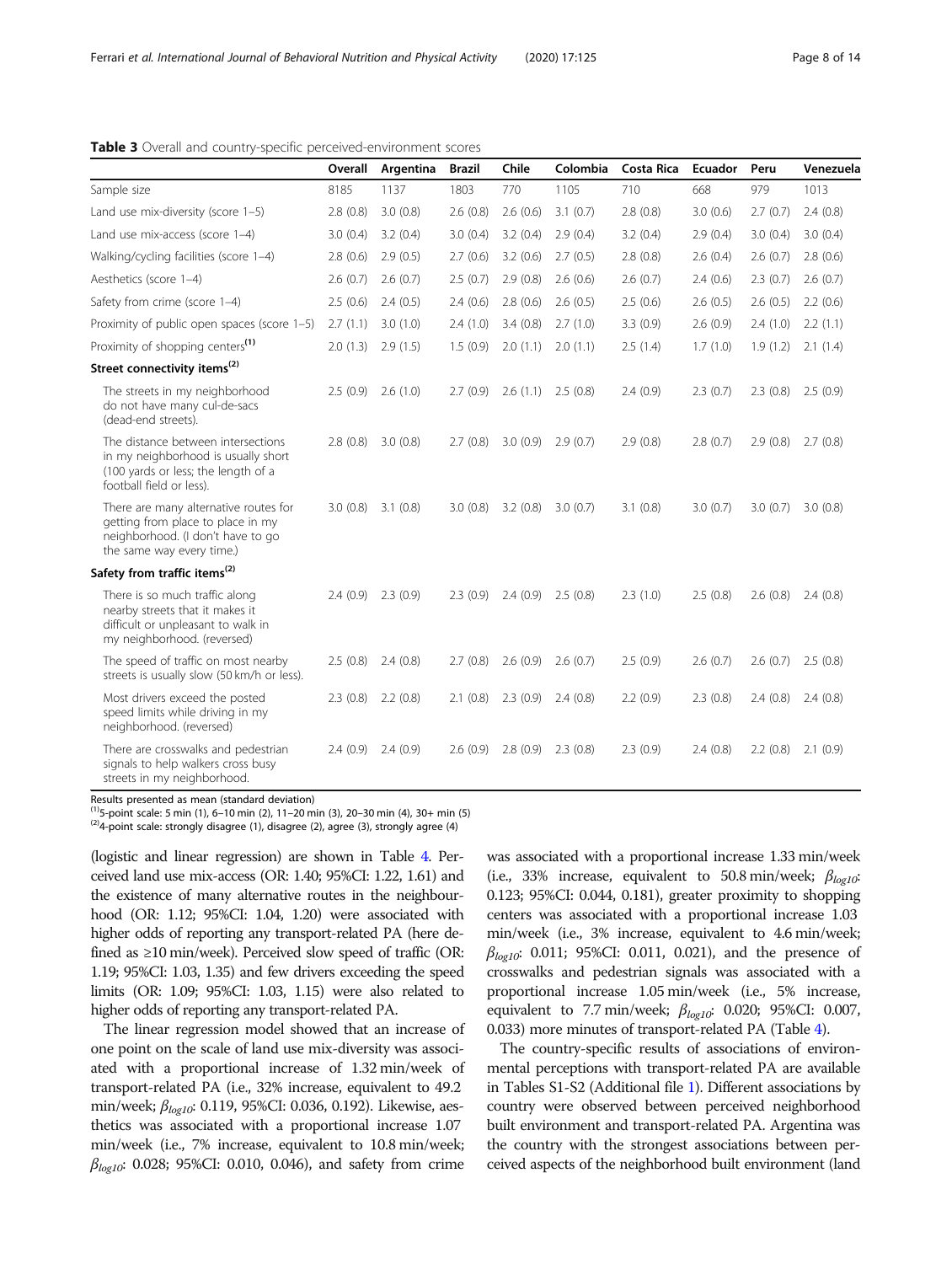## <span id="page-8-0"></span>Table 4 Multilevel regression models for transport-related physical activity (PA)

|                                                                                                                                            | Logistic Regression <sup>(1)</sup><br>Any transport-related PA<br>$(0 = 10 \text{ min/week}, 1 \ge 10 \text{ min/week})$ |         | Linear Regression <sup>(2)</sup><br>Non-zero reported transport-related PA<br>LOG10 (min/week) within participants<br>with min/week $\geq$ 10 |       |
|--------------------------------------------------------------------------------------------------------------------------------------------|--------------------------------------------------------------------------------------------------------------------------|---------|-----------------------------------------------------------------------------------------------------------------------------------------------|-------|
|                                                                                                                                            | OR (95%CI)                                                                                                               | p       | $\beta$ (95%Cl)                                                                                                                               | p     |
| Independent variables                                                                                                                      |                                                                                                                          |         |                                                                                                                                               |       |
| Land use mix-diversity (score $1-5$ ) <sup>(3)</sup>                                                                                       | 0.93(0.86, 1.01)                                                                                                         | 0.067   | 0.119(0.036, 0.192)                                                                                                                           | 0.025 |
| Land use mix-access (score 1-4) (3)                                                                                                        | 1.40(1.22, 1.61)                                                                                                         | < 0.001 | $-0.003$ $(-0.032, 0.026)$                                                                                                                    | 0.855 |
| Walking/cycling facilities (score 1-4) <sup>(3)</sup>                                                                                      | 1.06(0.96, 1.16)                                                                                                         | 0.270   | $-0.001$ $(-0.021, 0.019)$                                                                                                                    | 0.923 |
| Aesthetics (score 1-4) <sup>(3)</sup>                                                                                                      | 1.02(0.93,1.11)                                                                                                          | 0.714   | 0.028(0.010, 0.046)                                                                                                                           | 0.003 |
| Safety from crime (score $1-4$ ) (3)                                                                                                       | 1.07 (0.97,1.19)                                                                                                         | 0.176   | 0.123(0.044, 0.181)                                                                                                                           | 0.037 |
| Proximity of public open spaces (score $1-5$ ) <sup>(4)</sup>                                                                              | 1.00 (0.94,1.06)                                                                                                         | 0.898   | $0.003 (-0.009, 0.016)$                                                                                                                       | 0.594 |
| Proximity of shopping centers <sup>(4)</sup>                                                                                               | 1.01 (0.96,1.06)                                                                                                         | 0.621   | 0.011(0.001, 0.021)                                                                                                                           | 0.037 |
| Street connectivity items <sup>(5)</sup>                                                                                                   |                                                                                                                          |         |                                                                                                                                               |       |
| The streets in my neighbourhood do not have<br>many cul-de-sacs (dead-end streets).                                                        | 0.97(0.91, 1.03)                                                                                                         | 0.330   | $-0.001$ $(-0.014, 0.011)$                                                                                                                    | 0.844 |
| The distance between intersections in my<br>neighbourhood is usually short (100 yards<br>or less; the length of a football field or less). | 0.99(0.93, 1.06)                                                                                                         | 0.838   | $-0.008$ ( $-0.023,0.006$ )                                                                                                                   | 0.252 |
| There are many alternative routes for getting<br>from place to place in my neighbourhood.<br>(I don't have to go the same way every time.) | 1.12 (1.04,1.20)                                                                                                         | 0.004   | $0.009 (-0.007, 0.025)$                                                                                                                       | 0.249 |
| Safety from traffic items <sup>(5)</sup>                                                                                                   |                                                                                                                          |         |                                                                                                                                               |       |
| There is so much traffic along nearby streets<br>that it makes it difficult or unpleasant to walk<br>in my neighbourhood (reversed).       | 0.99(0.92,1.06)                                                                                                          | 0.706   | $0.007 (-0.007, 0.021)$                                                                                                                       | 0.318 |
| The speed of traffic on most nearby streets<br>is usually slow (50 km/h or less).                                                          | 1.19 (1.03,1.35)                                                                                                         | 0.002   | $0.001 (-0.013, 0.015)$                                                                                                                       | 0.927 |
| Most drivers exceed the posted speed limits<br>while driving in my neighbourhood (reversed).                                               | 1.09(1.03, 1.15)                                                                                                         | 0.017   | $0.002 (-0.012, 0.017)$                                                                                                                       | 0.765 |
| There are crosswalks and pedestrian signals<br>to help walkers cross busy streets in my<br>neighbourhood.                                  | 0.95(0.89, 1.02)                                                                                                         | 0.134   | 0.020 (0.007,0.033)                                                                                                                           | 0.003 |

OR odds ratio, β regression coefficient, CI confidence interval<br><sup>(1)</sup>Multilevel logistic regression model (country as 2nd level) with transport-related physical activity time (0 = <10 min/week, 1 ≥ 10 min/week) as depend variable, adjusted for sex, age, and socioeconomic level

(2)Multilevel linear regression model (country as 2nd level) with transport-related physical activity time (LOG10 (min/week)) as dependent variable in participants with transport-related physical activity  $\geq$ 10 min/week

<sup>(3)</sup>higher scores indicate perception of higher land use mix-diversity, higher land use mix-access, more walking/cycling facilities, better aesthetics, and more safety from crime<br><sup>(4)</sup>higher scores indicate greater proximity

 $^{(5)}$ 4-point scale: strongly disagree (1), disagree (2), agree (3), strongly agree (4)

use mix-diversity, land use mix-access, aesthetics, safety from crime, public open spaces, streets in neighbourhood do not have many cul-de-sacs, the existence of many alternative routes in the neighbourhood, much traffic, and most drivers exceed the posted speed limits) and transportrelated PA (Additional file [1](#page-11-0): Tables S1-S2).

## Associations of environmental perceptions with leisuretime PA

In the pooled analyses, the odds of reporting any leisure PA were higher in participants perceiving higher land use mix-diversity (OR: 1.12; 95%CI: 1.05, 1.20), higher land use mix-access (OR: 1.27; 95%CI: 1.13, 1.43), more walking/cycling facilities (OR: 1.18; 95%CI: 1.09, 1.28), and better aesthetics (OR: 1.10; 95%CI: 1.02, 1.18). The linear regression analyses showed that the increase of one point in the perceived land use mix-diversity was associated with a proportional 1.34 more min/week of leisure PA in respondents who did any leisure PA (i.e., 34% increase, equivalent to 55.1 min/week;  $\beta_{log10}$ : 0.127; 95%CI: 0.051, 0.193) (Table [5](#page-9-0)).

The country-specific associations of environmental perceptions with leisure-time PA are shown in Tables S3-S4 (Additional file [1\)](#page-11-0). Distinct associations by country were observed between perceived neighborhood built environment characteristics and leisure-time PA. Brazil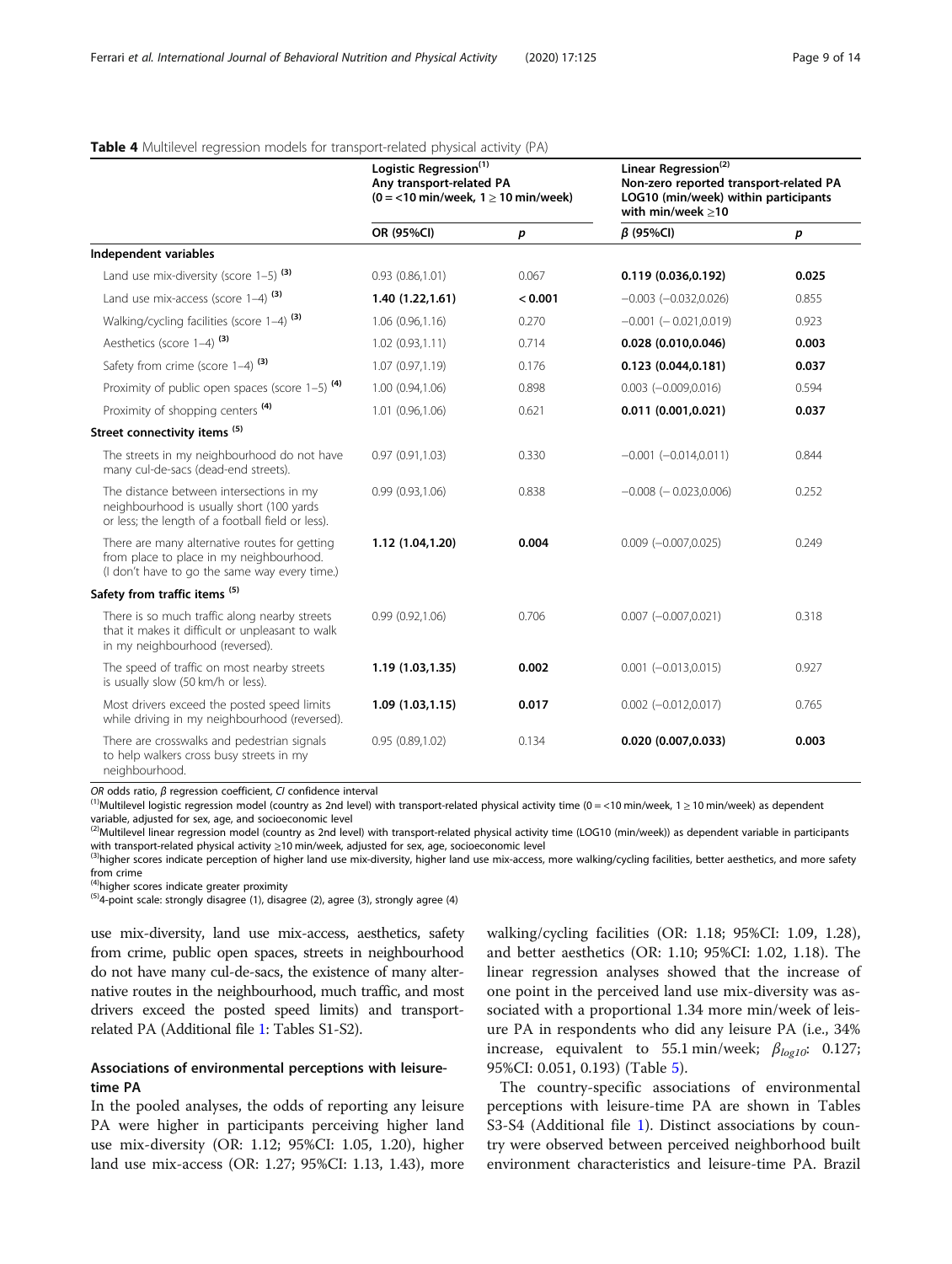<span id="page-9-0"></span>

|  | Table 5 Multilevel regression models for leisure physical activity (PA) |  |  |  |
|--|-------------------------------------------------------------------------|--|--|--|
|  |                                                                         |  |  |  |

|                                                                                                                                            | Logistic Regression <sup>(1)</sup><br>Any leisure-time PA<br>$(0 = 10 \text{ min/week}, 1 \ge 10 \text{ min/week})$ |         | Linear Regression <sup>(2)</sup><br>Non-zero reported leisure-time PA<br>LOG10 (min/week) within participants<br>with min/week $\geq$ 10 |       |  |
|--------------------------------------------------------------------------------------------------------------------------------------------|---------------------------------------------------------------------------------------------------------------------|---------|------------------------------------------------------------------------------------------------------------------------------------------|-------|--|
|                                                                                                                                            | OR (95%CI)                                                                                                          | p       | $\beta$ (95%CI)                                                                                                                          | p     |  |
| Independent variables                                                                                                                      |                                                                                                                     |         |                                                                                                                                          |       |  |
| Land use mix-diversity (score $1-5$ ) (3)                                                                                                  | 1.12 (1.05,1.20)                                                                                                    | 0.001   | 0.127(0.051, 0.193)                                                                                                                      | 0.028 |  |
| Land use mix-access (score $1-4$ ) <sup>(3)</sup>                                                                                          | 1.27(1.13, 1.43)                                                                                                    | < 0.001 | $0.007 (-0.035, 0.050)$                                                                                                                  | 0.740 |  |
| Walking/cycling facilities (score 1-4) <sup>(3)</sup>                                                                                      | 1.18 (1.09,1.28)                                                                                                    | < 0.001 | $-0.028$ ( $-0.057,0.002$ )                                                                                                              | 0.063 |  |
| Aesthetics (score 1-4) <sup>(3)</sup>                                                                                                      | 1.10 (1.02,1.18)                                                                                                    | 0.016   | $-0.007$ ( $-0.033,0.020$ )                                                                                                              | 0.630 |  |
| Safety from crime (score $1-4$ ) (3)                                                                                                       | 1.04(0.95, 1.13)                                                                                                    | 0.400   | $-0.011$ $(-0.042,0.019)$                                                                                                                | 0.462 |  |
| Proximity of public open spaces (score 1-5) <sup>(4)</sup>                                                                                 | 0.98(0.93, 1.03)                                                                                                    | 0.324   | $0.005 (-0.012, 0.023)$                                                                                                                  | 0.545 |  |
| Proximity of shopping centers <sup>(4)</sup>                                                                                               | 1.02 (0.98,1.07)                                                                                                    | 0.255   | $0.010 (-0.004, 0.024)$                                                                                                                  | 0.160 |  |
| Street connectivity items (5)                                                                                                              |                                                                                                                     |         |                                                                                                                                          |       |  |
| The streets in my neighbourhood do not<br>have many cul-de-sacs (dead-end streets).                                                        | 0.98(0.94, 1.03)                                                                                                    | 0.526   | $-0.014$ ( $-0.032,0.004$ )                                                                                                              | 0.120 |  |
| The distance between intersections in my<br>neighbourhood is usually short (100 yards<br>or less; the length of a football field or less). | 0.98(0.92, 1.04)                                                                                                    | 0.508   | $-0.006$ ( $-0.027,0.015$ )                                                                                                              | 0.557 |  |
| There are many alternative routes for getting<br>from place to place in my neighbourhood.<br>(I don't have to go the same way every time.) | 1.02 (0.96,1.09)                                                                                                    | 0.509   | $0.015 (-0.008, 0.038)$                                                                                                                  | 0.190 |  |
| Safety from traffic items <sup>(5)</sup>                                                                                                   |                                                                                                                     |         |                                                                                                                                          |       |  |
| There is so much traffic along nearby streets that<br>it makes it difficult or unpleasant to walk in my<br>neighbourhood (reversed).       | 1.00 (0.94,1.06)                                                                                                    | 0.960   | $0.009 (-0.011, 0.029)$                                                                                                                  | 0.367 |  |
| The speed of traffic on most nearby streets is<br>usually slow (50 km/h or less).                                                          | 1.01 (0.96,1.07)                                                                                                    | 0.663   | $-0.007$ ( $-0.027,0.013$ )                                                                                                              | 0.511 |  |
| Most drivers exceed the posted speed limits<br>while driving in my neighbourhood (reversed).                                               | 1.05(0.98, 1.11)                                                                                                    | 0.154   | $0.001 (-0.020, 0.022)$                                                                                                                  | 0.933 |  |
| There are crosswalks and pedestrian signals to<br>help walkers cross busy streets in my neighbourhood.                                     | 0.97(0.92, 1.02)                                                                                                    | 0.253   | $0.018 (-0.001, 0.037)$                                                                                                                  | 0.066 |  |

OR odds ratio, β regression coefficient, CI confidence interval<br><sup>(1)</sup>Multilevel logistic regression model (country as 2nd level) with leisure-time physical activity (0 = <10 min/week, 1 ≥ 10 min/week) as dependent variab adjusted for sex, age, and socioeconomic level

<sup>(2)</sup>Multilevel linear regression model (country as 2nd level) with leisure-time physical activity (LOG10 (min/week)) as dependent variable in participants with leisure

physical activity ≥10 min/week, adjusted for sex, age, socioeconomic level;<br><sup>(3)</sup>higher scores indicate perception of higher land use mix-diversity, higher land use mix-access, more walking/cycling facilities, better aest from crime<br><sup>(4)</sup>higher scores indicate greater proximity

 $(5)4$ -point scale: strongly disagree (1), disagree (2), agree (3), strongly agree (4)

was the country with the strongest associations between perceived aspects of the neighborhood built environment (land use mix-diversity, mix-access, walking/cycling facilities, the distance between intersections in the neighbourhood, speed of traffic, the presence of crosswalk and pedestrian signals, and proximity of shopping centers) and leisure-time PA (Additional file [1](#page-11-0): Tables S3-S4).

## **Discussion**

The present study examined the associations between a wide range of perceived neighborhood built environment characteristics and domain-specific PA among adults from eight Latin American countries. Overall,

perceived good access to services, many alternative routes to and from destinations, and low traffic speed were associated with higher odds of reporting any transport-related PA. In addition, perceived aesthetics, access to diverse destinations, safety from crime, presence of crosswalks and pedestrian signals, and proximity of shopping centers were positively associated with more weekly minutes of transport-related PA. The odds of reporting any leisure-time PA were higher among those who perceived their neighborhoods to be more aesthetically pleasing, having better access to diverse destinations and amenities, and better walking/cycling facilities. Only higher levels of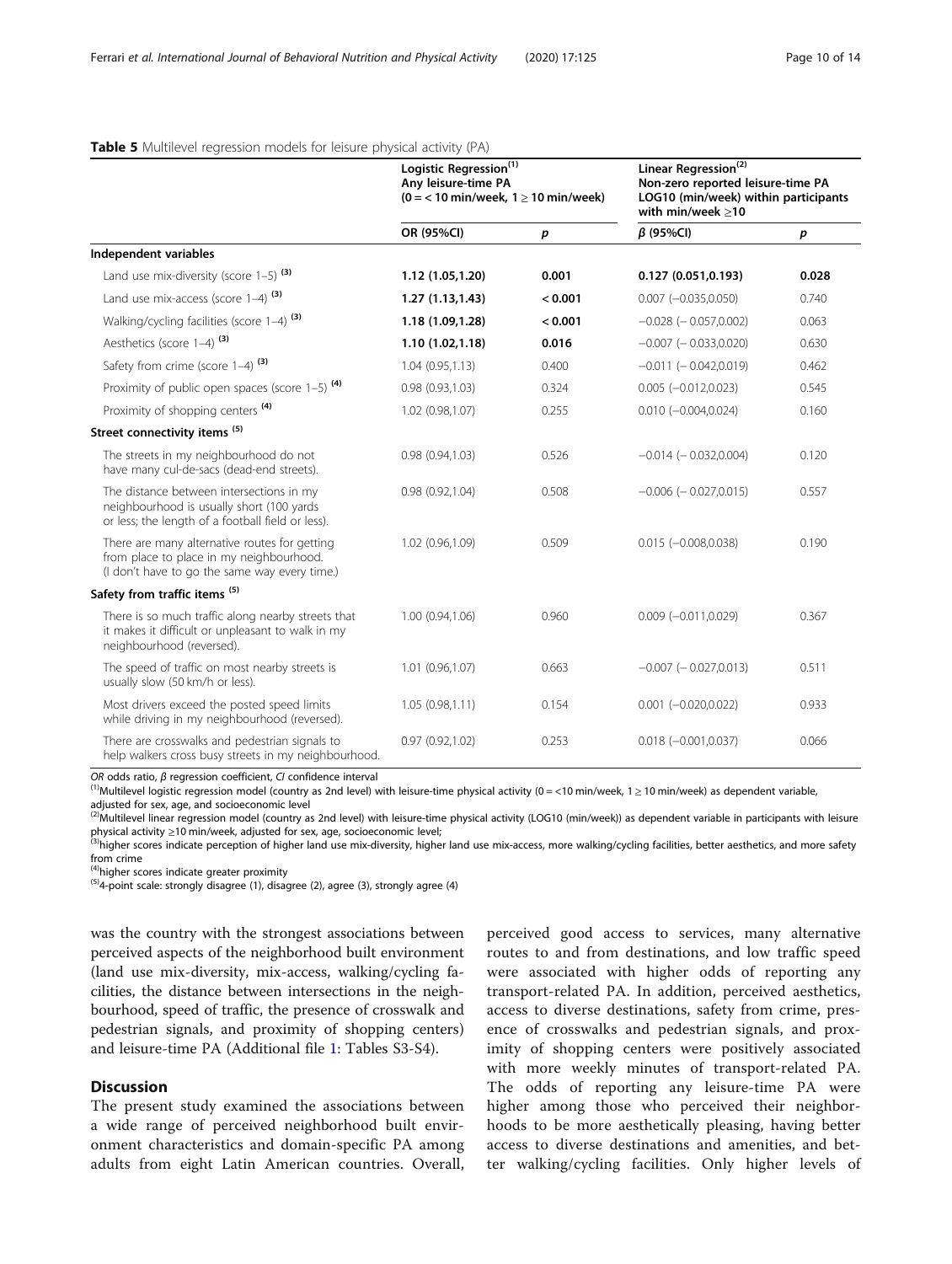perceived access to diverse destinations were associated with more time spent in leisure-time PA.

In line with the findings of our pooled analyses, the International Physical Activity Network (IPEN) study of adults from 17 cities in 12 countries, including three cities from Latin America (Bogota [Colombia], Curitiba [Brazil], Cuernavaca [Mexico]), reported positive associations of transport-related walking with perceived land use mix – access, land use mix - diversity, street connectivity, and aesthetics [\[9](#page-12-0)]. The IPEN Adult study also observed positive associations of objectively-assessed street intersection density, parks, and land use mix with transport-related PA [[14,](#page-12-0) [32\]](#page-13-0). Support for the positive effects of street connectivity and access to destination on adults' transport-related PA can be also found in recent studies from Europe and New Zealand [[33](#page-13-0), [34\]](#page-13-0). Two countries in our study (Argentina and Costa Rica) showed a negative association between land use mix – diversity and any transport-related PA. This could be due to various reasons specific to the local environment such as area-level socio-economic status or crime rates, factors that were not included in the regression models of land use mix - diversity. Alternatively, the actual level of access to various destinations might have been so high that many respondents could reach destinations with minimal walking In fact, recent studies have observed negative effects of extreme levels of access to destinations on transport-related walking [\[35,](#page-13-0) [36](#page-13-0)]. These patterns are more likely to occur in locations with high population and destination densities as in many Latin American cities [\[6,](#page-12-0) [37\]](#page-13-0). Unexpected relationships between the built environment, parks and transport PA were also observed in Cuernavaca, Mexico and attributed to the local context [\[14](#page-12-0)].

The IPEN Adult study also found positive associations between leisure-time PA and aesthetics and access to diverse destinations but did not show an association with walking/cycling infrastructure as in our study [[8](#page-12-0)]. Similarly, no significant associations between aesthetics and weekly minutes of recreational walking were observed in the IPEN Adult Latin American countries. This suggests that, in the context of Latin America, aesthetics may promote the adoption of leisure-time PA but may not have a substantial impact on the accumulated amount of leisure-time PA. Interestingly, as in the IPEN Adult study [[9\]](#page-12-0), aesthetics were found to be positively related to transportation-PA in the pooled analyses, although this attribute is hypothesized to impact only leisure-time PA [[38\]](#page-13-0). It may be that aesthetically pleasing environments and green spaces can act as motivators for engaging in or spending more time in active transport. Alternatively, the distinction between leisure and transport PA may be unclear in dense, diverse communities where many trips fulfill both purposes.

While previous studies have found inconsistent associations between safety and transport-related PA we observed positive associations between transport PA and safety from crime and traffic [\[9](#page-12-0), [33](#page-13-0)]. Perhaps, the degree of danger from both crime and traffic in Latin American cities accounts for these observations [\[5](#page-12-0), [6\]](#page-12-0). These relationships may be especially challenging to tease out in Latin America where crime, traffic, and access to public transport vary greatly by neighborhood and where lower income residents must engage in active transport regardless of safety issues because they have no other choice [[39,](#page-13-0) [40\]](#page-13-0). As in previous studies we found that multiple aspects of the built environment are associated with walking for transport or leisure [\[8](#page-12-0), [17](#page-12-0), [34](#page-13-0), [38\]](#page-13-0). These findings are not surprising given that walking is the most common form of leisure-time PA among adults in all countries, and in most Latin American cities walking is also an essential part of urban mobility [\[41](#page-13-0)]. Our results support thoughtful integration of efforts to improve conditions for walking with major public transit development such as Bus Rapid Transit systems (BRT) [\[42,](#page-13-0) [43](#page-13-0)]. We hypothesized that PA for transport could be associated with BRT use possibly because BRT is the fastest mode of transport, it has fixed stations, and its implementation is related to built-environment transformations. A commercial speed of 28 km/h allows for major time savings, especially on long trips [[39\]](#page-13-0), resulting from the presence of dedicated lanes and large stations with access to buses through multiple doors, and overtaking lanes that are used by express and local transit services. BRT construction is also associated with improved walking infrastructure (pedestrian bridges and wider sidewalks)  $[40]$  $[40]$ . These factors together may attract users to walk longer distances to access BRT stations rather than use other available modes of transportation. In Latin America, BRT systems have been widely implemented as a cost-effective solution for urban mobility [\[44](#page-13-0)], but they also have the potential to stimulate the use of active modes of transport and reduce private car use, thus promoting PA [\[45](#page-13-0)].

It should be emphasized that the role of the public health policies in urban health and urban environments is particularly important in Latin America due to the significant cross-cutting impacts on human health and well-being. Public health researchers in Latin America have a responsibility to engage with policy decision making processes, taking part in debate and providing evidence-based strategies to promote policies that positively impact social determinants of health and transport and leisure time PA. By doing so, they can contribute to increased levels of PA, decreased risks of chronic diseases, and enhanced health equity.

This study has several limitations. Only urban areas were included in the study, thus the samples are not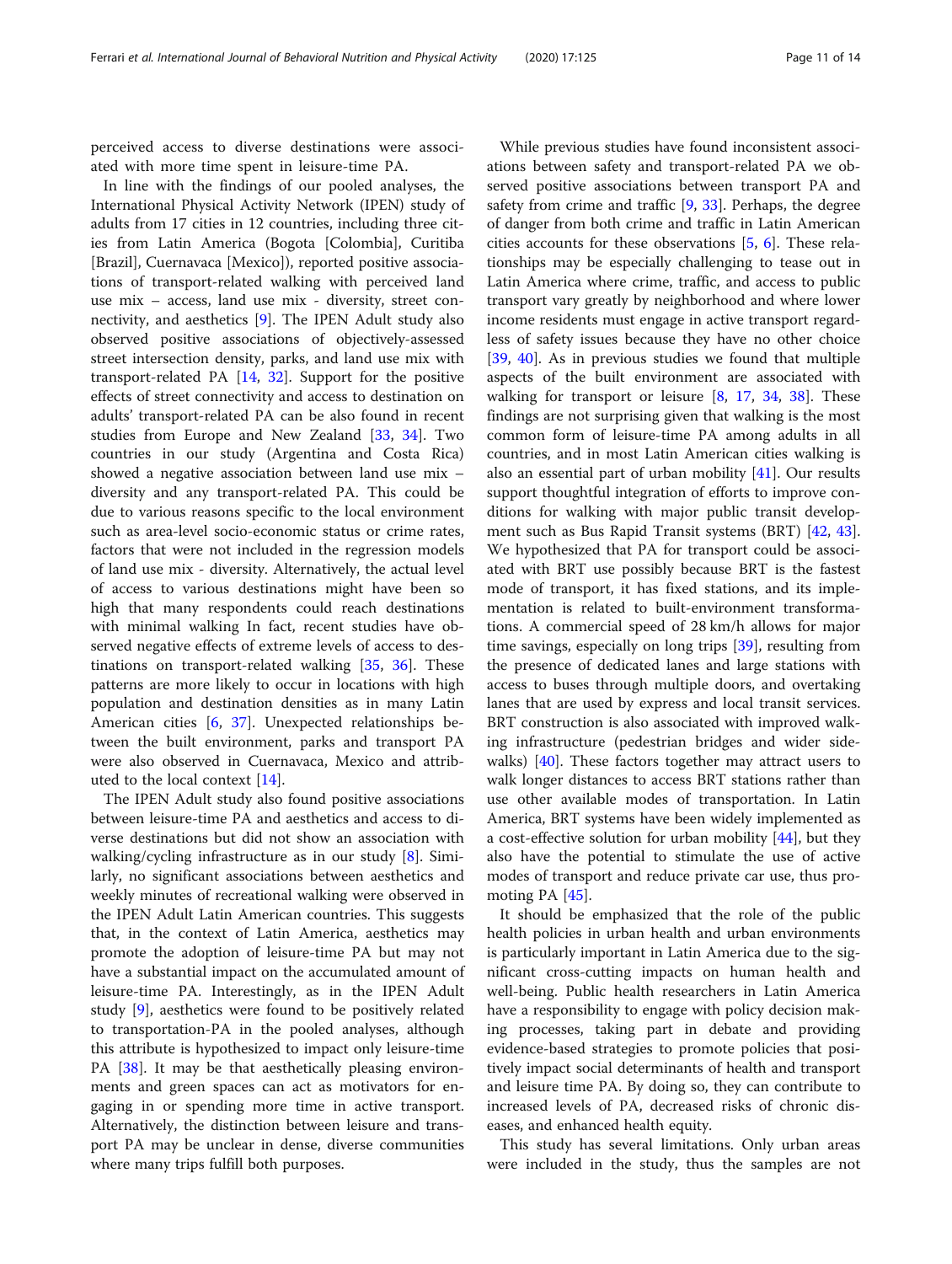<span id="page-11-0"></span>nationally representative. The cross-sectional design precludes determination of causality even with careful adjustment for covariates  $[35, 46, 47]$  $[35, 46, 47]$  $[35, 46, 47]$  $[35, 46, 47]$  $[35, 46, 47]$ . The use of selfreport measures for both neighborhood environments and PA must be considered in the interpretation of the findings. Cultural differences have been reported in interpretation of IPAQ, and the lack of precision of IPAQ compared with objective measures of PA could decrease the likelihood of significant associations with environmental attributes [[48\]](#page-13-0). NEWS has been found to assess density and access to services more accurately in low-tomedium density urban environments [\[49](#page-13-0)]. This study does have a number of strengths. These include the examination of perceptions of urban environments across eight countries, a large number of environmental variables assessed using common environmental measures, the large sample size, and comparable data collection protocols, which are rare in studies from Latin America. By providing a unique Latin American dataset, the present study enables cross-country comparisons not previously possible.

## Conclusion

Perceived neighbourhood built environment characteristics are differentially associated with domain-specific PA in Latin America and can inform the development of PA promotion programs. Prospective studies of environmental characteristics and PA are needed, as well as evidence from intervention studies in order to further our understanding of these relationships and better inform public health policy and programs.

Improving perceptions of neighbourhood built environment as well as modifying the actual neighbourhood built environment could potentially increase PA among adults from Latin America.

## Supplementary information

Supplementary information accompanies this paper at [https://doi.org/10.](https://doi.org/10.1186/s12966-020-01030-6) [1186/s12966-020-01030-6](https://doi.org/10.1186/s12966-020-01030-6).

Additional file 1: Table S1. Logistic regression models for transportrelated physical activity (PA) by country. Table S2. Linear regression models for transport-related physical activity (PA) by country. Table S3. Logistic regression models for leisure-time physical activity (PA) by country. Table S4. Linear regression models for leisure-time physical activity (PA) by country

#### Acknowledgments

The authors would like to thank the staff and participants from each of the participating sites who made substantial contributions to ELANS. The following are members of ELANS Study Group: Chairs: Mauro Fisberg and Irina Kovalskys; Co-chair: Georgina Gómez Salas; Core Group Members: Attilio Rigotti, Lilia Yadira Cortés Sanabria, Georgina Gómez Salas, Martha Cecilia Yépez García, Rossina Gabriella Pareja Torres and Marianella Herrera-Cuenca; Steering committee: Berthold Koletzko, Luis A. Moreno and Michael Pratt; Accelerometry analysis: Priscila Bezerra Gonçalves, and Claudia Alberico; Physical activity advisor: Gerson Ferrari. Nutrition Advisors: Regina Mara Fisberg

and Agatha Nogueira Previdelli. Project Managers: Viviana Guajardo, and Ioná Zalcman Zimberg.

#### Authors' contributions

GF, CP, EC, and DVD conceived, designed, and helped to write and revise the manuscript; IK, GG, AR, LYCS, MCYG, RGP, MH-C, IZZ, VG, MP, MF, were responsible for coordinating the study, contributed to the intellectual content, and revise the manuscript, AOW, DRS, CC-M, FR-R, AM, interpreted the data, helped to write and revise the manuscript. All authors contributed to the study design, critically reviewed the manuscript, and approved the final version.

#### Funding

Fieldwork and data analysis compromised in ELANS protocol was supported by a scientific grant from the Coca Cola Company, and by grant and/ or support from Instituto Pensi/Hospital Infantil Sabara, International Life Science Institute of Argentina, Universidad de Costa Rica, Pontificia Universidad Católica de Chile, Pontificia Universidad Javeriana, Universidad Central de Venezuela (CENDES-UCV)/Fundación Bengoa, Universidad San Francisco de Quito, and Instituto de Investigación Nutricional de Peru. André Werneck is supported by the São Paulo Research Foundation (FAPESP) with a PhD scholarship (FAPESP process: 2019/24124–7). This paper presents independent research. The views expressed in this publication are those of the authors and not necessarily those of the acknowledged institutions. The funding sponsors had no role in study design; the collection, analyses, or interpretation of data; writing of the manuscript; or in the decision to publish the results.

### Availability of data and materials

The datasets generated and/or analyzed during the current study are not publicly available due the terms of consent/assent to which the participants agreed but are available from the corresponding author on reasonable request. Please contact the corresponding author to discuss availability of data and materials.

#### Ethics approval and consent to participate

Ethical approval was provided by the Western Institutional Review Board (#20140605), and by the ethical review boards of the participating institutions. ELANS is registered at Clinical Trials [#NCT02226627](https://clinicaltrials.gov/ct2/show/NCT02226627). Written informed consent/assent was obtained from all individuals, before commencement of the study.

#### Consent for publication

Not applicable.

#### Competing interests

The authors declare that they have no competing interests.

### Author details

<sup>1</sup> Laboratorio de Ciencias de la Actividad Física, el Deporte y la Salud, Facultad de Ciencias Médicas, Universidad de Santiago de Chile, USACH, Las Sophoras 175, Estación Central, Santiago, Chile. <sup>2</sup>Department of Nutrition School of Public Health, Universidade de São Paulo (USP), São Paulo, Brazil. <sup>3</sup>Department of Physical Education, Federal University of Sergipe - UFS, São Cristóvão, Brazil. <sup>4</sup>Carrera de Nutrición, Facultad de Ciencias Médicas, Pontificia Universidad Católica Argentina, Buenos Aires, Argentina. 5 Departamento de Bioquímica, Escuela de Medicina, Universidad de Costa Rica, San José, Costa Rica. <sup>6</sup>Centro de Nutrición Molecular y Enfermedades Crónicas, Departamento de Nutrición, Diabetes y Metabolismo, Escuela de Medicina, Pontificia Universidad Católica, Santiago, Chile. <sup>7</sup>Departamento de Nutrición y Bioquímica, Pontificia Universidad Javeriana, Bogotá, Colombia. 8 Colégio de Ciencias de la Salud, Universidad San Francisco de Quito, Quito, Ecuador. <sup>9</sup>Instituto de Investigación Nutricional, La Molina, Lima, Peru. <sup>10</sup>Centro de Estudios del Desarrollo, Universidad Central de Venezuela (CEND ES-UCV)/Fundación Bengoa, Caracas, Venezuela. <sup>11</sup>Departamento de Psicobiologia, Universidade Federal de São Paulo, São Paulo, Brazil. <sup>12</sup>Institute for Public Health, University of California San Diego, La Jolla, CA, USA. <sup>13</sup>IRyS Group, Physical Education School, Pontificia Universidad Católica de Valparaíso, Valparaíso, Chile. 14CIPER, Faculdade de Motricidade Humana Universidade de Lisboa, Lisbon, Portugal. <sup>15</sup>ISAMB, Universidade de Lisboa, Lisbon, Portugal. <sup>16</sup>Mary MacKillop Institute for Health Research, Australian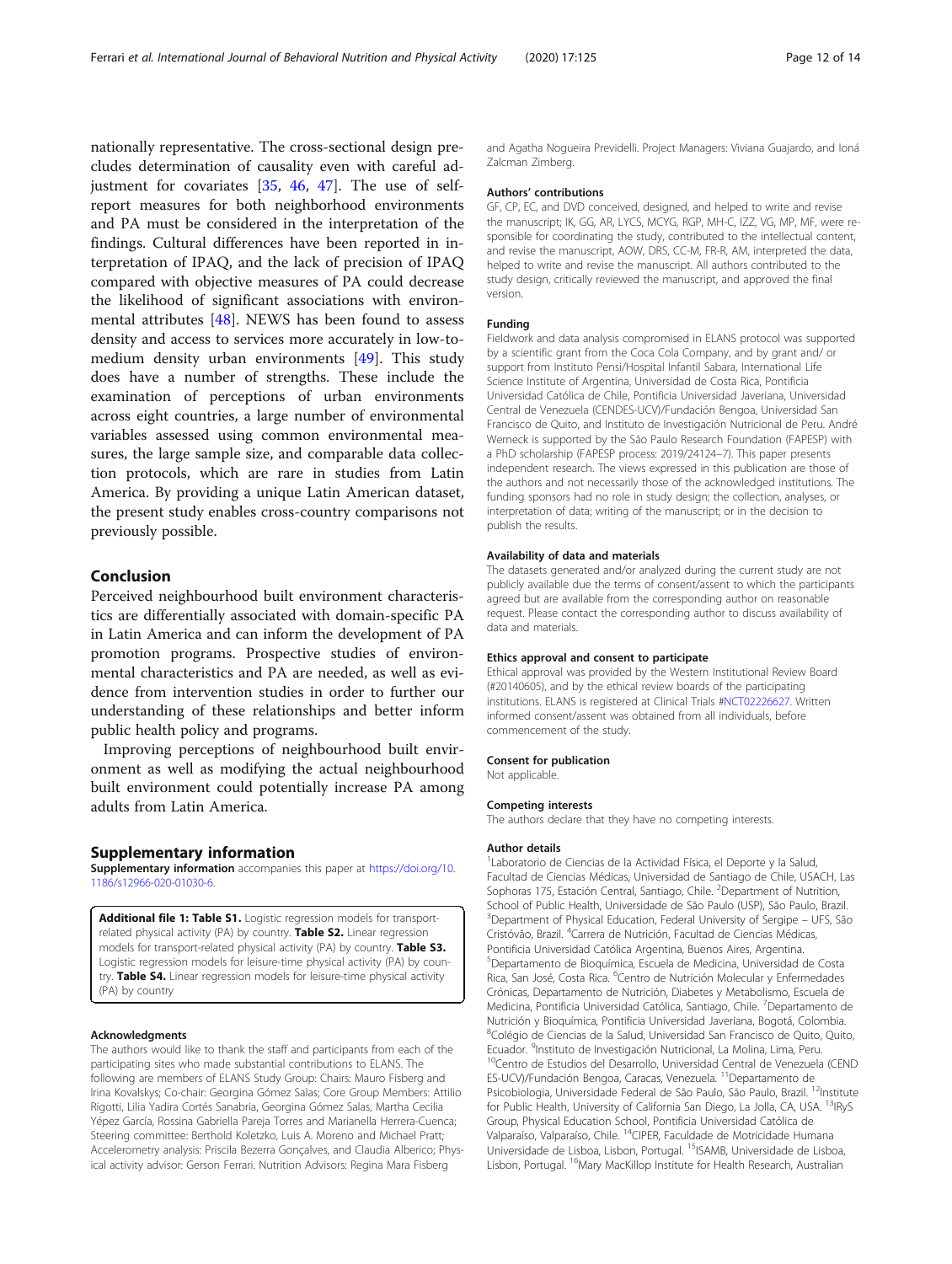<span id="page-12-0"></span>Catholic University, Melbourne, Australia. 17School of Public Health, The University of Hong Kong, Pokfulam, Hong Kong, SAR, China. <sup>18</sup>Department of Movement and Sports Sciences, Faculty of Medicine and Health Sciences, Ghent University, Ghent, Belgium. <sup>19</sup>Center for Research in Neuropsychology and Cognitive and Behavioral Intervention (CINEICC), Faculty of Psychology and Educational Sciences, University of Coimbra, Coimbra, Portugal. 20Instituto Pensi, Fundação José Luiz Egydio Setubal, Hospital Infantil Sabará, São Paulo, Brazil. 21Departamento de Pediatria da Universidade Federal de São Paulo, São Paulo, Brazil.

## Received: 12 August 2020 Accepted: 24 September 2020 Published online: 01 October 2020

#### References

- 1. US Department of Health and Human Services. 2018 Physical Activity Guidelines Advisory Committee. 2018 Physical activity guidelines advisory committee scientific report. Washington, DC: Department of Health and Human Services; 2018.
- 2. Guthold R, Stevens GA, Riley LM, Bull FC. Worldwide trends in insufficient physical activity from 2001 to 2016: a pooled analysis of 358 populationbased surveys with 1.9 million participants. Lancet Glob Health. 2018;6(10): e1077–e86. [https://doi.org/10.1016/S2214-109X\(18\)30357-7](https://doi.org/10.1016/S2214-109X(18)30357-7).
- Greene J, Guanais F. An examination of socioeconomic equity in health experiences in six Latin American and Caribbean countries. Rev Panam Salud Publica. 2018;42:e127. [https://doi.org/10.26633/RPSP.2018.127.](https://doi.org/10.26633/RPSP.2018.127)
- 4. UN. United Nations, 2012. World urbanization Prospects: The 2011 Revision: Data tables and highlights 2011 rev ed. 2012.
- 5. Lund C, De Silva M, Plagerson S, Cooper S, Chisholm D, Das J, et al. Poverty and mental disorders: breaking the cycle in low-income and middle-income countries. Lancet. 2011;378(9801):1502–14. [https://doi.org/10.1016/S0140-](https://doi.org/10.1016/S0140-6736(11)60754-X) [6736\(11\)60754-X.](https://doi.org/10.1016/S0140-6736(11)60754-X)
- 6. Kane JC, Vinikoor MJ, Haroz EE, Al-Yasiri M, Bogdanov S, Mayeya J, et al. Mental health comorbidity in low-income and middle-income countries: a call for improved measurement and treatment. Lancet Psychiatry. 2018; 5(11):864–6. [https://doi.org/10.1016/S2215-0366\(18\)30301-8](https://doi.org/10.1016/S2215-0366(18)30301-8).
- Tabatabaie S, Litt JS, Carrico A. A Study of Perceived Nature, Shade and Trees and Self-Reported Physical Activity in Denver. Int J Environ Res Public Health. 2019;16(19). [https://doi.org/10.3390/ijerph16193604.](https://doi.org/10.3390/ijerph16193604)
- Sugiyama T, Cerin E, Owen N, Oyeyemi AL, Conway TL, Van Dyck D, et al. Perceived neighbourhood environmental attributes associated with adults recreational walking: IPEN adult study in 12 countries. Health Place. 2014;28: 22–30. <https://doi.org/10.1016/j.healthplace.2014.03.003>.
- 9. Kerr J, Emond JA, Badland H, Reis R, Sarmiento O, Carlson J, et al. Perceived neighborhood environmental attributes associated with walking and cycling for transport among adult residents of 17 cities in 12 countries: the IPEN study. Environ Health Perspect. 2016;124(3):290–8. [https://doi.org/10.](https://doi.org/10.1289/ehp.1409466) [1289/ehp.1409466.](https://doi.org/10.1289/ehp.1409466)
- 10. Schipperijn J, Cerin E, Adams MA, Reis R, Smith G, Cain K, et al. Access to parks and physical activity: an eight country comparison. Urban For Urban Green. 2017;27:253–63. <https://doi.org/10.1016/j.ufug.2017.08.010>.
- 11. Mitas J, Sas-Nowosielski K, Groffik D, Fromel K. The Safety of the Neighborhood Environment and Physical Activity in Czech and Polish Adolescents. Int J Environ Res Public Health. 2018;15(1). [https://doi.org/10.](https://doi.org/10.3390/ijerph15010126) [3390/ijerph15010126](https://doi.org/10.3390/ijerph15010126).
- 12. Loh VHY, Veitch J, Salmon J, Cerin E, Mavoa S, Villanueva K, et al. Environmental Mismatch: Do Associations between the Built Environment and Physical Activity among Youth Depend on Concordance with Perceptions? Int J Environ Res Public Health. 2020;17(4). [https://doi.org/10.](https://doi.org/10.3390/ijerph17041309) [3390/ijerph17041309](https://doi.org/10.3390/ijerph17041309).
- 13. Perez LG, Ruiz JM, Berrigan D. Neighborhood Environment Perceptions among Latinos in the U.S. Int J Environ Res Public Health. 2019;16(17). <https://doi.org/10.3390/ijerph16173062>.
- 14. Jauregui A, Salvo D, Lamadrid-Figueroa H, Hernandez B, Rivera JA, Pratt M. Perceived neighborhood environmental attributes associated with leisuretime and transport physical activity in Mexican adults. Prev Med. 2017;103S: S21–S6. [https://doi.org/10.1016/j.ypmed.2016.11.014.](https://doi.org/10.1016/j.ypmed.2016.11.014)
- 15. Jauregui A, Salvo D, Lamadrid-Figueroa H, Hernandez B, Rivera-Dommarco JA, Pratt M. Perceived and objective measures of neighborhood environment for physical activity among Mexican adults, 2011. Prev Chronic Dis. 2016;13:E76. <https://doi.org/10.5888/pcd13.160009>.
- 16. Jauregui A, Pratt M, Lamadrid-Figueroa H, Hernandez B, Rivera JA, Salvo D. Perceived neighborhood environment and physical activity: the international physical activity and environment network adult study in Mexico. Am J Prev Med. 2016;51(2):271–9. [https://doi.org/10.1016/j.amepre.](https://doi.org/10.1016/j.amepre.2016.03.026) [2016.03.026.](https://doi.org/10.1016/j.amepre.2016.03.026)
- 17. Sallis JF, Cerin E, Kerr J, Adams MA, Sugiyama T, Christiansen LB, et al. Built environment, physical activity, and obesity: findings from the international physical activity and environment network (IPEN) adult study. Annu Rev Public Health. 2020;41:119–39. [https://doi.org/10.1146/annurev-publhealth-](https://doi.org/10.1146/annurev-publhealth-040218-043657)[040218-043657.](https://doi.org/10.1146/annurev-publhealth-040218-043657)
- 18. Sallis JF, Cerin E, Conway TL, Adams MA, Frank LD, Pratt M, et al. Physical activity in relation to urban environments in 14 cities worldwide: a crosssectional study. Lancet. 2016;387(10034):2207–17. [https://doi.org/10.1016/](https://doi.org/10.1016/S0140-6736(15)01284-2) [S0140-6736\(15\)01284-2](https://doi.org/10.1016/S0140-6736(15)01284-2)
- 19. Salvo D, Reis RS, Stein AD, Rivera J, Martorell R, Pratt M. Characteristics of the built environment in relation to objectively measured physical activity among Mexican adults, 2011. Prev Chronic Dis. 2014;11:E147. [https://doi.org/](https://doi.org/10.5888/pcd11.140047) [10.5888/pcd11.140047](https://doi.org/10.5888/pcd11.140047).
- 20. Fisberg M, Kovalskys I, Gomez G, Rigotti A, Cortes LY, Herrera-Cuenca M, et al. Latin American study of nutrition and health (ELANS): rationale and study design. BMC Public Health. 2016;16(1):93. [https://doi.org/10.1186/](https://doi.org/10.1186/s12889-016-2765-y) [s12889-016-2765-y.](https://doi.org/10.1186/s12889-016-2765-y)
- 21. Ferrari G, Werneck AO, Silva DR, Kovalskys I, Gómez G, Rigotti A. Association between perceived neighborhood built environment and walking and cycling for transport among inhabitants from Latin America: the ELANS study. Int J Environ Res Public Health. 2020;17:6858. [https://doi.org/10.3390/](https://doi.org/10.3390/ijerph17186858) [ijerph17186858](https://doi.org/10.3390/ijerph17186858).
- 22. Ferrari GLM, Kovalskys I, Fisberg M, Gómez G, Rigotti A, Sanabria LYC, et al. Methodological design for the assessment of physical activity and sedentary time in eight Latin American countries - the ELANS study. MethodsX. 2020; S2214–1405(19) 30076–30073. doi: https://doi.org[/https://doi.org/10.1016/j.](https://doi.org/10.1016/j.jth.2019.100788) [jth.2019.100788.](https://doi.org/10.1016/j.jth.2019.100788)
- 23. Guthold R, Stevens GA, Riley LM, Bull FC. Global trends in insufficient physical activity among adolescents: a pooled analysis of 298 populationbased surveys with 1.6 million participants. Lancet Child Adolesc Health. 2020;4(1):23–35. [https://doi.org/10.1016/S2352-4642\(19\)30323-2.](https://doi.org/10.1016/S2352-4642(19)30323-2)
- 24. Hallal PC, Andersen LB, Bull FC, Guthold R, Haskell W, Ekelund U, et al. Global physical activity levels: surveillance progress, pitfalls, and prospects. Lancet. 2012;380(9838):247–57. [https://doi.org/10.1016/S0140-](https://doi.org/10.1016/S0140-6736(12)60646-1) [6736\(12\)60646-1](https://doi.org/10.1016/S0140-6736(12)60646-1).
- 25. Cerin E, Saelens BE, Sallis JF, Frank LD. Neighborhood environment walkability scale: validity and development of a short form. Med Sci Sports Exerc. 2006;38(9):1682–91. [https://doi.org/10.1249/01.mss.0000227639.83607.](https://doi.org/10.1249/01.mss.0000227639.83607.4d) [4d](https://doi.org/10.1249/01.mss.0000227639.83607.4d).
- 26. Salvo D, Reis RS, Sarmiento OL, Pratt M. Overcoming the challenges of conducting physical activity and built environment research in Latin America: IPEN Latin America. Prev Med. 2014;69(Suppl 1):S86–92. [https://doi.](https://doi.org/10.1016/j.ypmed.2014.10.014) [org/10.1016/j.ypmed.2014.10.014.](https://doi.org/10.1016/j.ypmed.2014.10.014)
- 27. Cerin E, Sit CH, Cheung MC, Ho SY, Lee LC, Chan WM. Reliable and valid NEWS for Chinese seniors: measuring perceived neighborhood attributes related to walking. Int J Behav Nutr Phys Act. 2010;7:84. [https://doi.org/10.](https://doi.org/10.1186/1479-5868-7-84) [1186/1479-5868-7-84.](https://doi.org/10.1186/1479-5868-7-84)
- 28. Starnes HA, McDonough MH, Tamura K, James P, Laden F, Troped PJ. Factorial validity of an abbreviated neighborhood environment walkability scale for seniors in the Nurses' health study. Int J Behav Nutr Phys Act. 2014; 11:126. [https://doi.org/10.1186/s12966-014-0126-8.](https://doi.org/10.1186/s12966-014-0126-8)
- 29. Craig CL, Marshall AL, Sjostrom M, Bauman AE, Booth ML, Ainsworth BE, et al. International physical activity questionnaire: 12-country reliability and validity. Med Sci Sports Exerc. 2003;35(8):1381–95. [https://doi.org/10.1249/01.](https://doi.org/10.1249/01.MSS.0000078924.61453.FB) [MSS.0000078924.61453.FB](https://doi.org/10.1249/01.MSS.0000078924.61453.FB).
- 30. Van Holle V, De Bourdeaudhuij I, Deforche B, Van Cauwenberg J, Van Dyck D. Assessment of physical activity in older Belgian adults: validity and reliability of an adapted interview version of the long International Physical Activity Questionnaire (IPAQ-L). BMC Public Health. 2015;15:433. [https://doi.](https://doi.org/10.1186/s12889-015-1785-3) [org/10.1186/s12889-015-1785-3](https://doi.org/10.1186/s12889-015-1785-3).
- 31. Oyeyemi AL, Bello UM, Philemon ST, Aliyu HN, Majidadi RW, Oyeyemi AY. Examining the reliability and validity of a modified version of the international physical activity questionnaire, long form (IPAQ-LF) in Nigeria: a cross-sectional study. BMJ Open. 2014;4(12):e005820. [https://doi.org/10.](https://doi.org/10.1136/bmjopen-2014-005820) [1136/bmjopen-2014-005820](https://doi.org/10.1136/bmjopen-2014-005820).